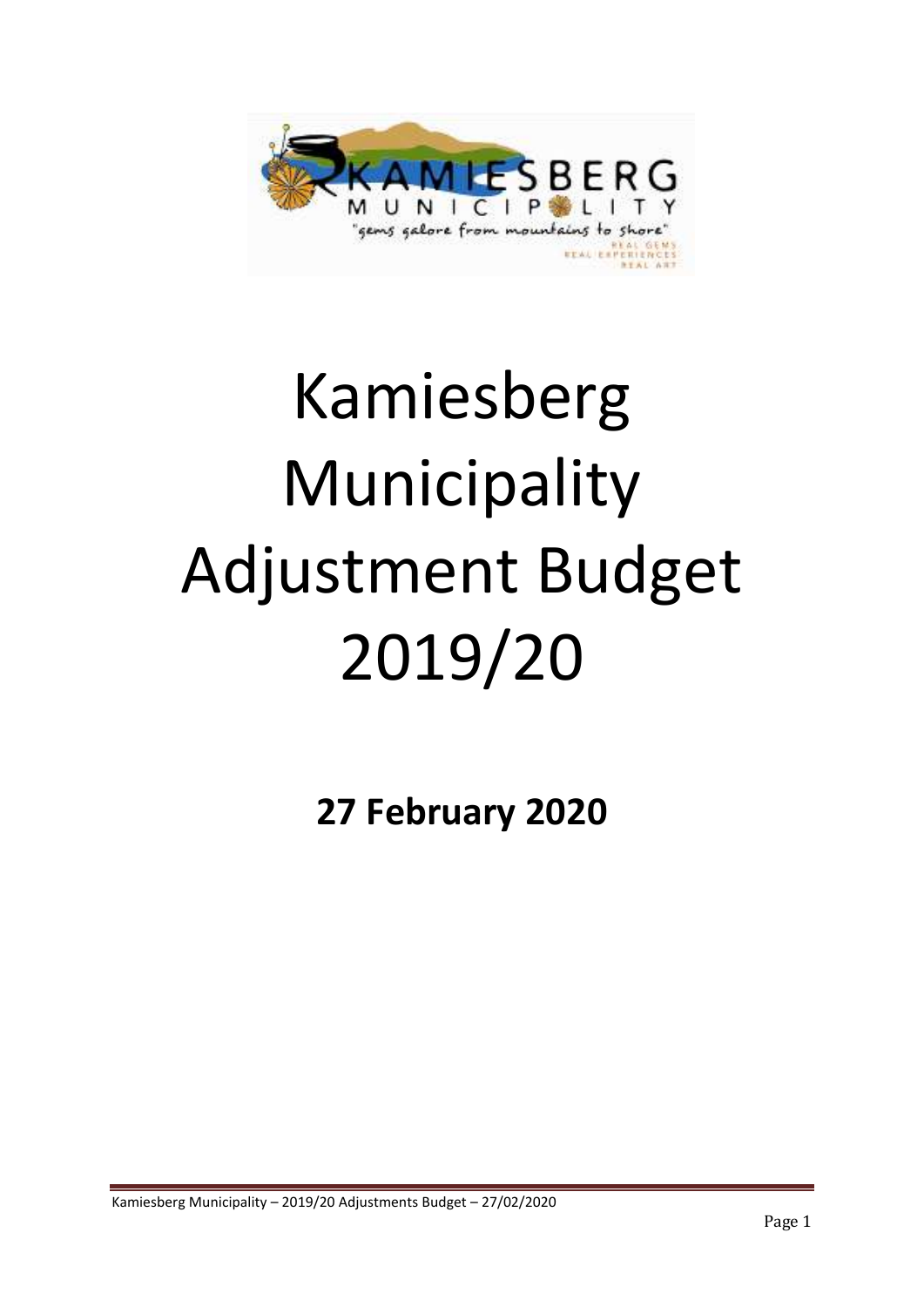## **Table of Contents**

| <b>PART 1 - ADJUSTMENTS BUDGET</b>                                                                                                                                                         |
|--------------------------------------------------------------------------------------------------------------------------------------------------------------------------------------------|
|                                                                                                                                                                                            |
|                                                                                                                                                                                            |
|                                                                                                                                                                                            |
| <b>PART 2 - ADJUSTMENT BUDGET SCHEDULES</b>                                                                                                                                                |
|                                                                                                                                                                                            |
|                                                                                                                                                                                            |
| PART 3 - MUNICIPAL MANAGER'S QUALITY CERTIFICATE                                                                                                                                           |
| <b>List of Tables</b>                                                                                                                                                                      |
| Table 2 - B2: Financial Performance by standard classification (revenue and expenditure)<br>Table 3 - B3: Financial Performance by municipal vote (revenue and expenditure)  Table 4 - B4: |

Financial Performance by revenue source and expenditure type...........................

Table 5 – B5: Capital Expenditure………………………………………………………………………………………. Table 6 – B6 : Statement of Position …………………………………………………………………………………. Table 5 – B7: Cash Flow.…………………………………………………………………………............................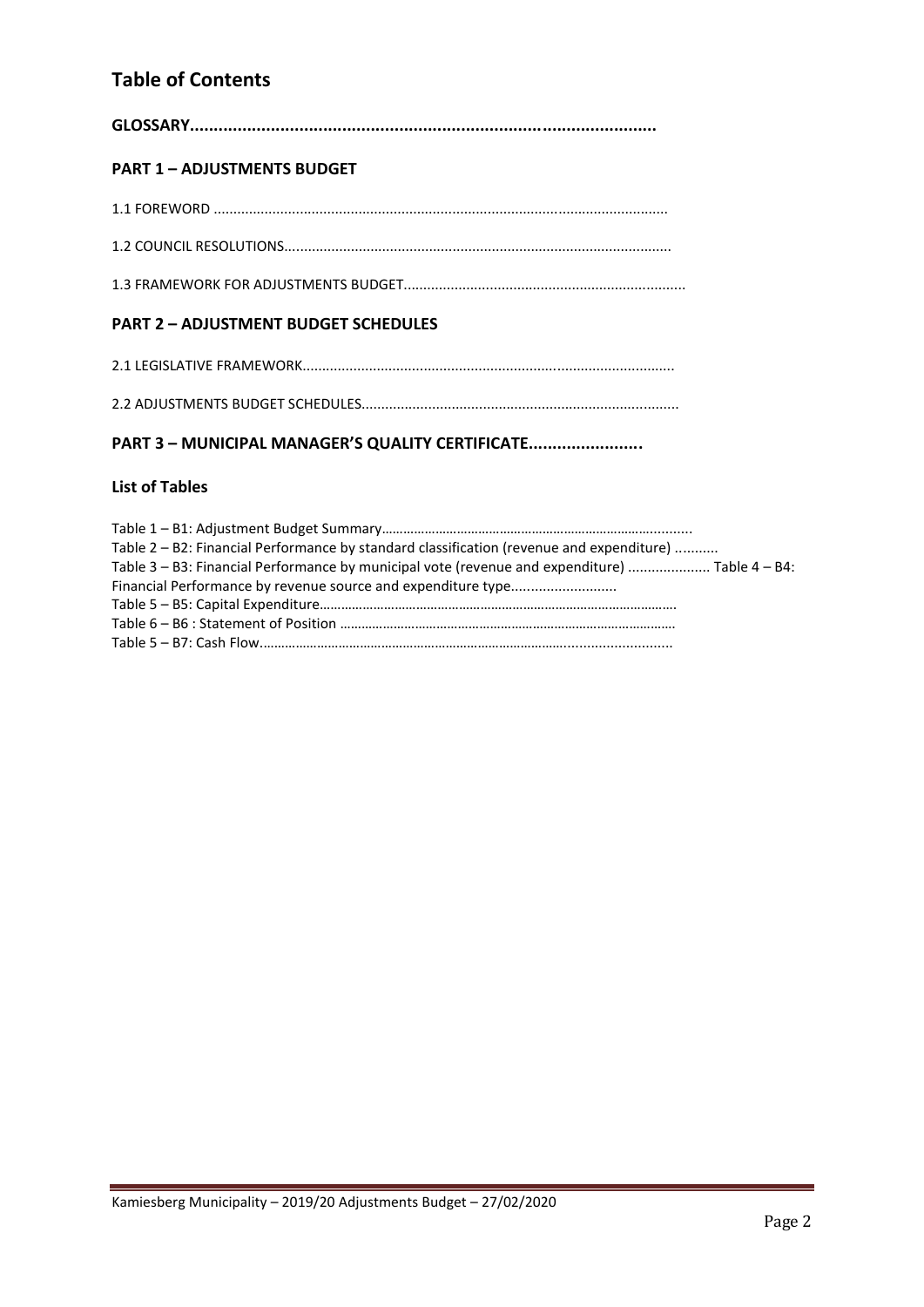# **Glossary**

**Act –** means the Local Government: Municipal Finance Management Act, 2003 (Act No. 56 of 2003)

**Adjustments Budget –** Prescribed in section 28 of the MFMA. The formal means by which a municipality may revise its annual budget during the year.

**Allocations –** Money received from Provincial or National Government or other municipalities.

**Budget –** The financial plan of the Municipality.

**Budget Related Policy –** Policy of a municipality affecting or affected by the budget, such as the tariffs policy, rates policy and credit control and debt collection policy.

**Capital Expenditure** - Spending on assets such as land, buildings and machinery. Any capital expenditure must be reflected as an asset on the Municipality's balance sheet.

**Cash flow statement –** A statement showing when actual cash will be received and spent by the Municipality. Cash payments do not always coincide with budgeted expenditure timings. For example, when an invoice is received by the Municipality it scores as expenditure in the month it is received, even though it may not be paid in the same period.

**DORA –** Division of Revenue Act. Annual piece of legislation that shows the amount of allocations from national to local government.

**Equitable Share –** A general grant paid to municipalities. It is predominantly targeted to help with free basic services.

**GFS –** Government Finance Statistics. An internationally recognised classification system that facilitates like for like comparison between municipalities.

**IDP –** Integrated Development Plan. The main strategic planning document of the Municipality

**KPI's –** Key Performance Indicators. Measures of service output and/or outcome.

**MFMA –** The Municipal Finance Management Act – no 53 of 2003. The principle piece of legislation relating to municipal financial management.

**MTREF –** Medium Term Revenue and Expenditure Framework. A medium term financial plan, usually 3 years, based on a fixed first year and indicative further two years budget allocations. Also includes details of the previous and current years' financial position.

**Operating Expenditure –** Spending on the day to day expenses of the Municipality such as salaries and wages.

**Own Revenue –** Means total revenue as reflected in the municipality's financial performance budget less national and provincial conditional transfers.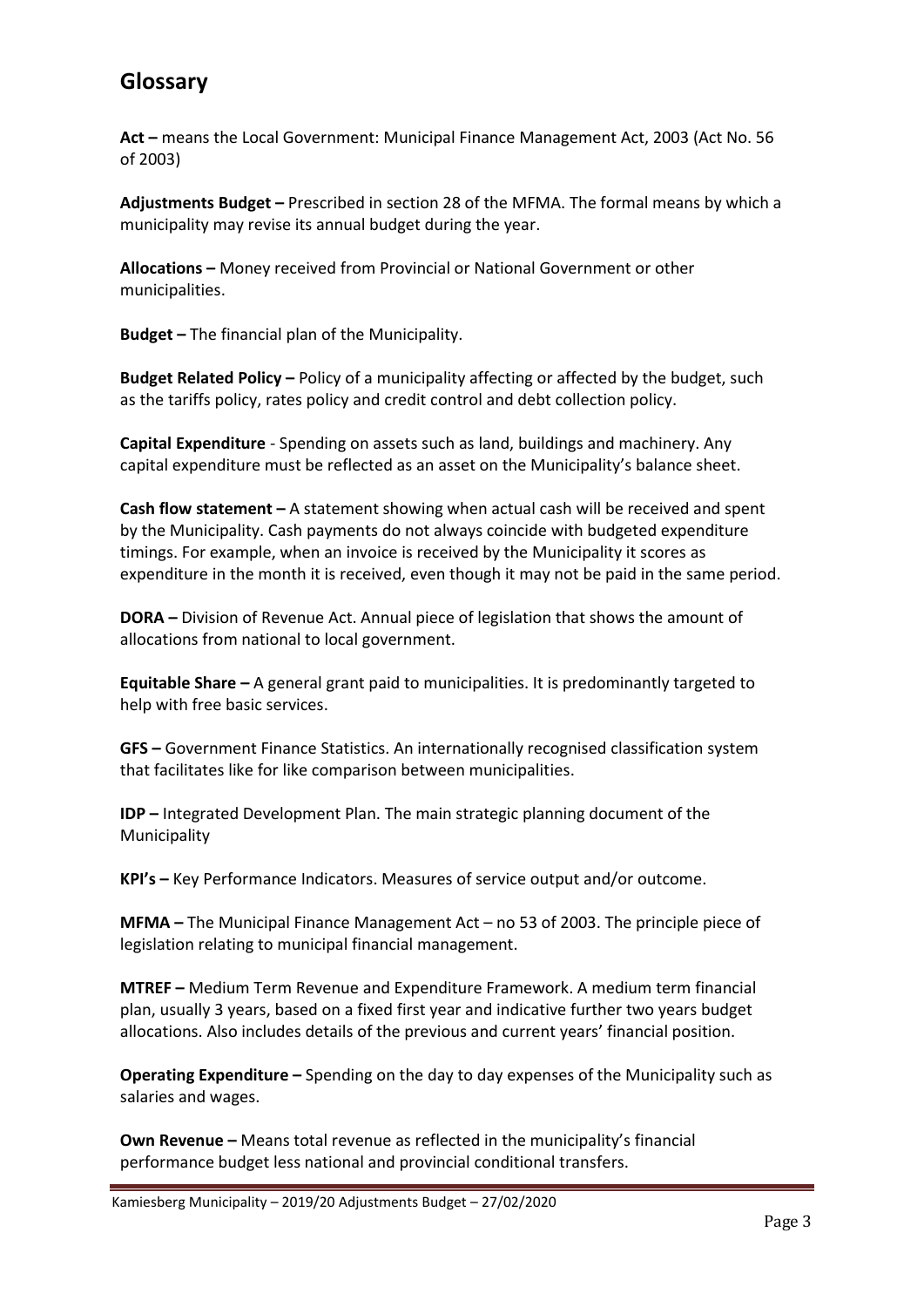**Rates –** Local Government taxation based on an assessed value of a property. To determine the rates payable, the assessed ratable value is multiplied by the rate in the rand.

**SDBIP –** Service Delivery and Budget Implementation Plan. A detailed plan comprising quarterly performance targets and monthly budget estimates.

**Strategic Objectives –** The main priorities of the Municipality as set out in the IDP. Budgeted spending must contribute towards the achievement of the strategic objectives.

**Virement –** A transfer of budget.

**Virement Policy -** The policy that sets out the rules for budget transfers. Virements are normally allowed within a vote. Transfers between votes must be agreed by Council through an Adjustments Budget.

**Vote –** One of the main segments into which a budget is divided, usually at directorate / department level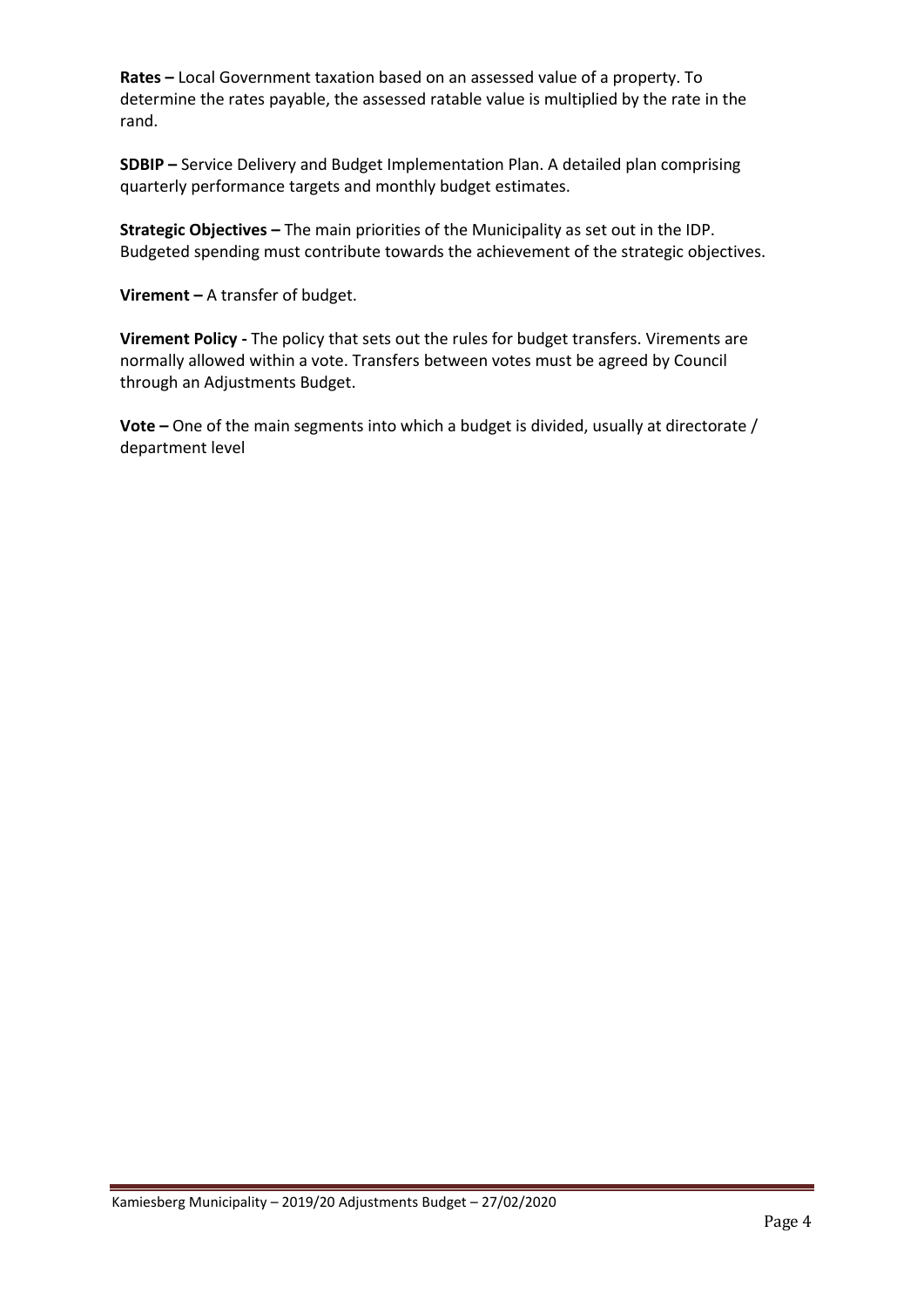# **Part 1 – Adjustments Budget**

## **1.1 Foreword**

The Local Government: Municipal Finance Management Act (56 of 2003): Municipal budget and reporting regulations stipulates in Regulation 28(2)(c) - A municipal council may approve an adjustments budget dealing with matters referred to in the Act only if the expenditure was recommended by the mayor in accordance with the framework prescribed in Chapter 5 of the Regulations.

## **1.2 Council Resolutions**

On 22 January 2020 the Council of Kamiesberg Municipality had a meeting to consider the adjustments budget for approval. The Council approved the following resolutions:

(a) That the Operating Budget for 2019/2020 be adjusted to reflect the public contribution;

(b) That the formal budget tables be updated with the adjustments and submitted to National and Provincial Government.

## **1.3 Framework for Adjustments Budget**

It is deemed necessary to perform an adjustment budget that adjusts the revenue estimates upwards and to correct allocation of revenue and expenditure line items for the current year, where errors existed.

|                          | <b>Original Budget</b> | <b>Special Adjusted</b><br>budget | <b>February Adjusted</b><br>budget |  |  |
|--------------------------|------------------------|-----------------------------------|------------------------------------|--|--|
| <b>Operating Revenue</b> | 61 902,000             | 62 577,000                        | 62 952,000                         |  |  |
| Operating expenses       | (79 737,000)           | (74634,000)                       | (76665,000)                        |  |  |
| Capital                  | 7 553,000              | 7 553,000                         | 10 053,000                         |  |  |
| Surplus/(Deficit)        | (10282,000)            | (4 504,000)                       | (3660,000)                         |  |  |

The operational budget changes are summarised as follows:-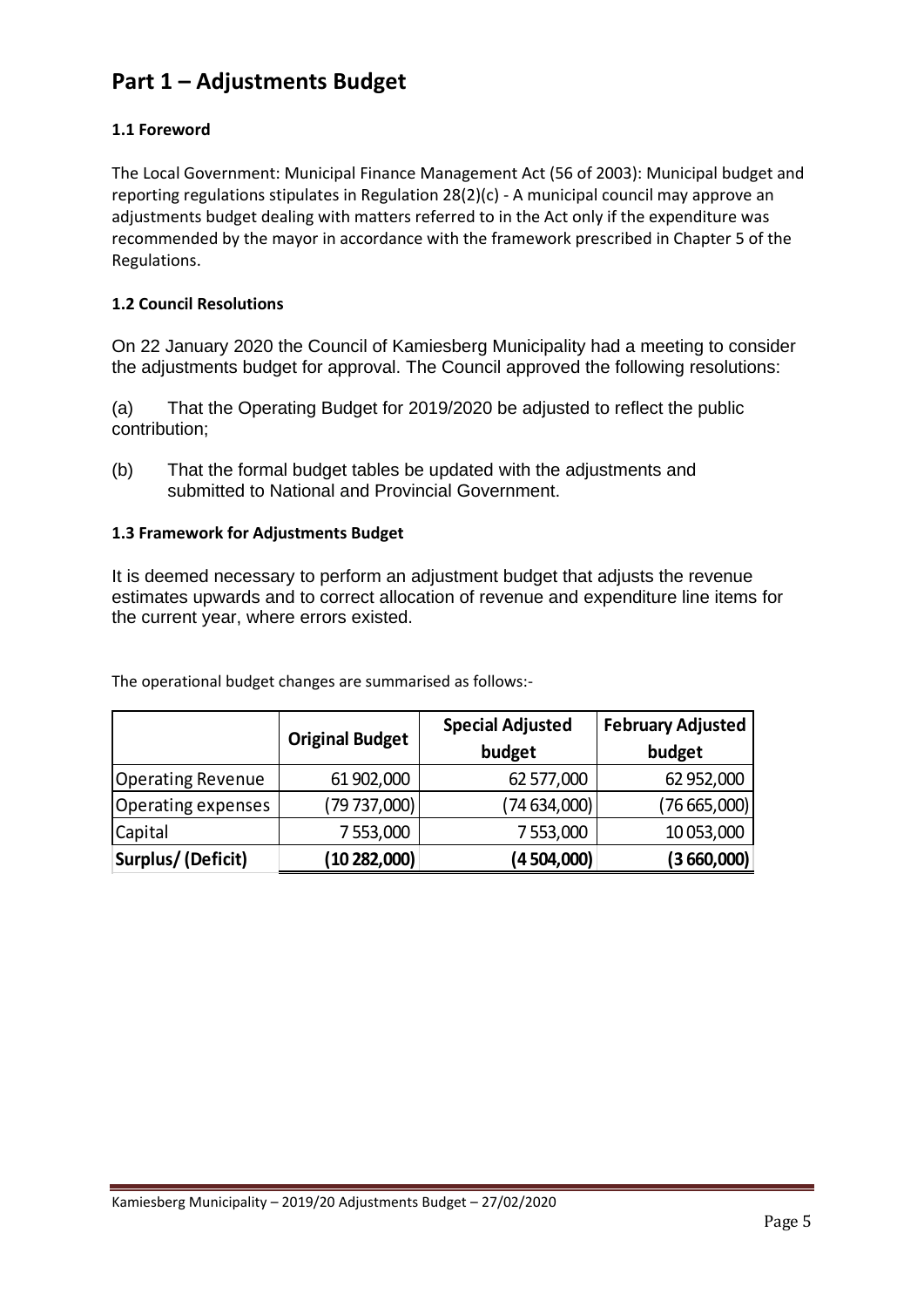## **Detailed Summary: Adjustments**

# **Table B2-B4 (Budgeted Financial Performance)**

## **Revenue Adjustments**

| <b>Budget line item</b>    | <b>Amount per</b><br>special<br>adjustment<br>budget | Adjustment | <b>Adjusted</b><br><b>Budget figure</b> |
|----------------------------|------------------------------------------------------|------------|-----------------------------------------|
| Property rates             | 10 389 000                                           | 908 000    | 11 297 000                              |
| Interest earned - external |                                                      |            |                                         |
| linvestments               | 12 000                                               | 142 000    | 154 000                                 |
|                            | 10 401 000                                           | 1050000    | 11 451 000                              |

## **Expenditure Adjustments:**

| <b>Budget line item</b>          | <b>Amount per</b><br>special<br>adjustment<br>budget | Adjustment | <b>Adjusted</b><br><b>Budget figure</b> |
|----------------------------------|------------------------------------------------------|------------|-----------------------------------------|
| Employee related costs           | 23 329 500                                           | 1 200 389  | 24 529 889                              |
| <b>Travel and Subsistence</b>    | 213 000                                              | 1452500    | 1665500                                 |
| Printing, Publications and       |                                                      |            |                                         |
| <b>Books</b>                     |                                                      | 212 504    | 212 504                                 |
| Skills Development Fund          |                                                      |            |                                         |
| Levy                             | 177000                                               | 236        | 176 764                                 |
| Advertising, Publicity and       |                                                      |            |                                         |
| Marketing                        | 235 000                                              | 30 104     | 265 104                                 |
| <b>Remuneration to Ward</b>      |                                                      |            |                                         |
| Committees                       | 506 000                                              | 236 000    | 270 000                                 |
| Wet Fuel                         | 366 000                                              | 784013     | 1 150 013                               |
| Communication                    | 785 000                                              | 300 268    | 484732                                  |
| Licences                         | 64 500                                               | 724        | 65 2 24                                 |
| Bank Charges, Facility and       |                                                      |            |                                         |
| Card Fees                        | 0,00                                                 | 156 145    | 156 145                                 |
| <b>Insurance Underwriting</b>    | 421500                                               | 99 648     | 321852                                  |
| <b>External Computer Service</b> | 158 000                                              | 200        | 157800                                  |
| Assets less than the             |                                                      |            |                                         |
| Capitalisation Threshold         | 675 500                                              | 575 500    | 100 000                                 |
| Professional Bodies,             |                                                      |            |                                         |
| Membership and                   |                                                      |            |                                         |
| Subscription                     | 841500                                               | 599 900    | 241 600                                 |
|                                  | 27 772 500                                           | 2024627    | 29 797 127                              |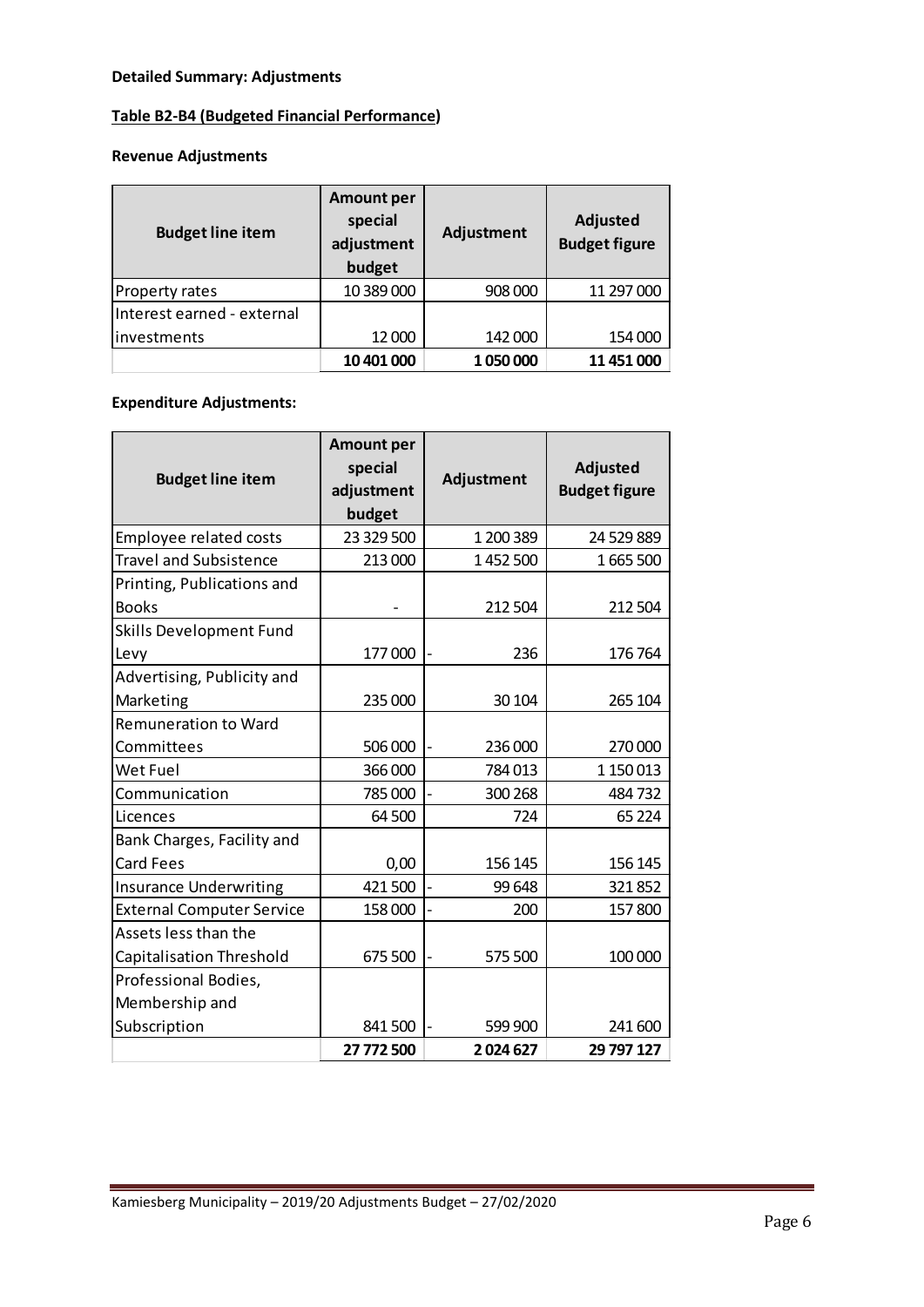# **Part 2 – Adjustments Budget Schedules**

## **2.1 – Legislative Framework**

The Municipal Budget and Reporting Regulations (MBRR) stipulates that,

21. "An adjustments budget and supporting documentation of a municipality must be in the format specified in Schedule B ..."

The objective of the MBRR is to secure sound and sustainable management of the budgeting and reporting practices of municipalities by establishing uniform norms and standards and other requirements for ensuring transparency, accountability and appropriate lines of responsibility in the budgeting and reporting process and other relevant matters as required by the Act.

### **2.2 – Adjustments Budget Schedules**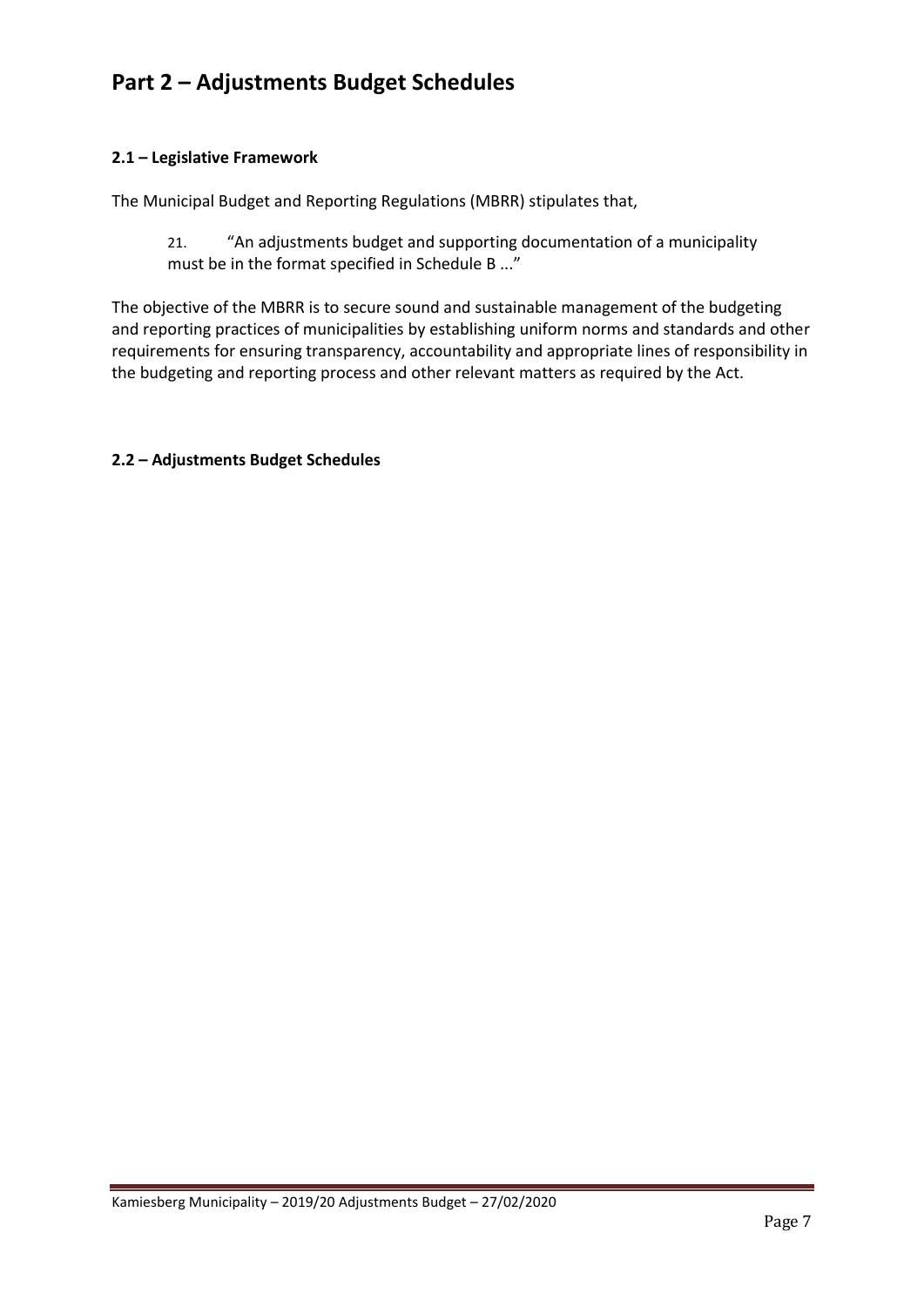#### **NC064 Kamiesberg - Table B1 Adjustments Budget Summary - 27/02/2020**

|                                                                              |                           |                                  |                          |                          | Budget Year 2019/20      |                          |                          |                          |                           | <b>Budget Year</b><br>+1 2020/21 | <b>Budget Year</b><br>+2 2021/22 |
|------------------------------------------------------------------------------|---------------------------|----------------------------------|--------------------------|--------------------------|--------------------------|--------------------------|--------------------------|--------------------------|---------------------------|----------------------------------|----------------------------------|
| Description                                                                  | Original<br><b>Budget</b> | Prior<br>Adjusted                | Accum.<br>Funds          | Multi-year<br>capital    | Unfore.<br>Unavoid.      | Nat. or<br>Prov. Govt    | Other<br>Adjusts.        | Total<br>Adjusts.        | Adjusted<br><b>Budget</b> | Adjusted<br><b>Budget</b>        | Adjusted<br><b>Budget</b>        |
|                                                                              |                           | 1                                | $\overline{2}$<br>B      | 3<br>C                   | $\overline{4}$<br>D      | $\sqrt{5}$<br>E          | 6<br>F                   | 7<br>G                   | 8<br>Η                    |                                  |                                  |
| R thousands<br>Financial Performance                                         | Α                         | A1                               |                          |                          |                          |                          |                          |                          |                           |                                  |                                  |
| Property rates                                                               | 10 389                    | 10 389                           | $\overline{a}$           |                          |                          |                          | 908                      | 908                      | 11 297                    | 10 950                           | 11 541                           |
| Service charges                                                              | 17 641                    | 18 315                           | L,                       | $\overline{a}$           | J.                       |                          | (674)                    | (674)                    | 17 641                    | 14 4 34                          | 15 213                           |
| Investment revenue                                                           | 12                        | 12                               |                          |                          |                          |                          | 142                      | 142                      | 154                       | 12                               | 13                               |
| Transfers recognised - operational                                           | 27 283                    | 27 283                           | $\overline{a}$           | L,                       | L.                       | $\overline{a}$           | $\overline{a}$           | $\overline{a}$           | 27 283                    | 28 278                           | 30 120                           |
| Other own revenue                                                            | 6578                      | 6578                             | ۰                        | ۳                        | L.                       |                          | (0)                      | (0)                      | 6578                      | 6876                             | 7 190                            |
| Total Revenue (excluding capital transfers and                               | 61 902                    | 62 577                           | ÷,                       | $\overline{a}$           | $\overline{\phantom{a}}$ | $\blacksquare$           | 375                      | 375                      | 62 952                    | 60 550                           | 64 077                           |
| contributions)                                                               |                           |                                  |                          |                          |                          |                          |                          |                          |                           |                                  |                                  |
| Employ ee costs                                                              | 25 330                    | 23 330                           | $\overline{a}$           | $\overline{a}$           | Ĭ.                       | $\overline{a}$           | 1 200                    | 1 200                    | 24 530                    | 27 014                           | 28 811                           |
| Remuneration of councillors                                                  | 2 7 6 5                   | 2765                             | L,                       | $\overline{a}$           | L,                       | ۳                        | $\mathbf 0$              | $\pmb{0}$                | 2765                      | 2 9 4 9                          | 3 1 4 6                          |
| Depreciation & asset impairment                                              | 16 860                    | 16 860                           | $\overline{a}$           |                          |                          |                          | 0                        | 0                        | 16 860                    | 15 605                           | 15 595                           |
| Finance charges                                                              | 1455                      | 1455                             | L,                       |                          | L,                       |                          | (0)                      | (0)                      | 1455                      | 1 5 5 1                          | 1656                             |
| Materials and bulk purchases                                                 | 14 139                    | 12 986                           | L.                       | L.                       | ۰                        | $\overline{a}$           | 1 3 1 6                  | 1 3 1 6                  | 14 30 2                   | 15 2 34                          | 16 053                           |
| Transfers and grants                                                         | L                         | $\overline{a}$                   | L.                       | L.                       | ÷,                       | ۳                        | $\overline{a}$           | $\overline{a}$           | $\overline{a}$            | ٠                                | ٠                                |
| Other ex penditure                                                           | 19 189                    | 17 239                           | $\overline{a}$           | $\overline{a}$           | $\overline{\phantom{a}}$ | $\overline{\phantom{a}}$ | (485)                    | (485)                    | 16 754                    | 20 225                           | 21 317                           |
| <b>Total Expenditure</b>                                                     | 79 737                    | 74 634                           | L.<br>$\overline{a}$     | ٠<br>$\overline{a}$      | ٠<br>L.                  | ٠<br>$\overline{a}$      | 2 0 3 1                  | 2 0 3 1                  | 76 665                    | 82 579                           | 86 577                           |
| Surplus/(Deficit)<br>Transfers recognised - capital                          | (17836)<br>7 5 5 3        | (12057)<br>7 5 5 3               | $\overline{a}$           | $\overline{a}$           | Ĭ.                       | $\overline{a}$           | (1656)<br>2 500          | (1656)<br>2 500          | (13713)<br>10 053         | (22030)<br>9627                  | (22 500)<br>9 9 5 4              |
| Contributions recognised - capital & contributed asse                        |                           |                                  | L,                       | $\overline{a}$           | L,                       | $\overline{a}$           | $\overline{a}$           | $\overline{a}$           | $\overline{a}$            |                                  | L,                               |
| Surplus/(Deficit) after capital transfers &                                  | (10283)                   | (4504)                           | $\overline{a}$           | $\overline{a}$           | ÷.                       | $\overline{a}$           | 844                      | 844                      | (3660)                    | (12403)                          | (12546)                          |
| contributions                                                                |                           |                                  |                          |                          |                          |                          |                          |                          |                           |                                  |                                  |
| Share of surplus/ (deficit) of associate                                     | $\overline{a}$            | $\overline{a}$                   | $\overline{\phantom{0}}$ | $\overline{\phantom{a}}$ | $\overline{\phantom{a}}$ | $\overline{\phantom{a}}$ | $\overline{\phantom{a}}$ | $\overline{\phantom{a}}$ | $\overline{a}$            | $\sim$                           | $\overline{\phantom{a}}$         |
| Surplus/ (Deficit) for the year                                              | (10283)                   | (4504)                           | ÷,                       | $\overline{a}$           | $\overline{a}$           | $\overline{a}$           | 844                      | 844                      | (3660)                    | (12403)                          | (12, 546)                        |
| Capital expenditure & funds sources                                          |                           |                                  |                          |                          |                          |                          |                          |                          |                           |                                  |                                  |
| Capital expenditure                                                          | 7 5 5 3                   | 7 5 5 3                          | ۰                        | ۳                        | L.                       | $\overline{a}$           | 2 7 5 0                  | 2750                     | 10 303                    | 9 6 27                           | 9 9 5 4                          |
| Transfers recognised - capital                                               | 2 7 2 0                   | 2720                             | ۰                        | ۳                        | ÷                        | ۳                        | 7 3 3 3                  | 7 3 3 3                  | 10 053                    | 4818                             | 2 0 2 6                          |
| Borrow ing                                                                   |                           |                                  | L.                       | L                        | L,                       | ۰                        | $\overline{a}$           | L,                       | L,                        | ۰                                | ۰                                |
| Internally generated funds                                                   | 4 8 3 3                   | 4833                             | L.                       | L.                       | ۰                        | $\overline{a}$           | (4583)                   | (4583)                   | 250                       | 4 8 0 9                          | 7928                             |
| Total sources of capital funds                                               | 7 5 5 3                   | 7 5 5 3                          | ÷,                       | $\overline{a}$           | ÷,                       | $\blacksquare$           | 2 7 5 0                  | 2750                     | 10 303                    | 9627                             | 9954                             |
| <b>Financial position</b>                                                    |                           |                                  |                          |                          |                          |                          |                          |                          |                           |                                  |                                  |
|                                                                              | 10 952                    | 11 862                           | $\overline{a}$           | $\overline{a}$           | ۰                        | $\overline{\phantom{a}}$ | (460)                    | (460)                    | 11 402                    | 10 295                           | 9 3 3 0                          |
| Total current assets<br>Total non current assets                             | 217 609                   | 211 677                          | ۰                        | ۳                        | ۰                        | $\overline{a}$           | 2752                     | 2752                     | 214 428                   | 211 631                          | 205 989                          |
| Total current liabilities                                                    | 10 998                    | 9694                             | L.                       | L                        | L.                       | $\overline{a}$           | 3773                     | 3773                     | 13 467                    | 12 288                           | 12 695                           |
| Total non current liabilities                                                | 29 641                    | 29 640                           | Ĭ.                       | $\overline{a}$           |                          |                          | (2312)                   | (2312)                   | 27 328                    | 29 958                           | 31 106                           |
| Community wealth/Equity                                                      | 187 923                   | 184 204                          | Ĭ.                       | Ĭ.                       | Ē,                       | $\overline{a}$           | 831                      | 831                      | 185 035                   | 179 679                          | 171 518                          |
| Cash flows                                                                   |                           |                                  |                          |                          |                          |                          |                          |                          |                           |                                  |                                  |
| Net cash from (used) operating                                               | 6 3 5 3                   | 9734                             | ۰                        |                          |                          | $\overline{a}$           | 2 4 4 7                  | 2 4 4 7                  | 12 181                    | 11810                            | 8 8 3 7                          |
| Net cash from (used) investing                                               | (7553)                    | (7553)                           | $\overline{a}$           | L                        | ÷,                       | $\overline{a}$           | (2750)                   | (2750)                   | (10303)                   | (9627)                           | (9954)                           |
| Net cash from (used) financing                                               | (100)                     | (101)                            | $\overline{a}$           | L.                       | ÷                        | $\overline{a}$           | $\overline{a}$           |                          | (101)                     | 84                               | 88                               |
| Cash/cash equivalents at the year end                                        | 7 276                     | 4533                             | $\overline{\phantom{0}}$ | $\overline{\phantom{a}}$ | $\overline{a}$           | $\blacksquare$           | (303)                    | (303)                    | 4 2 3 0                   | 6 4 9 6                          | 5 4 6 6                          |
|                                                                              |                           |                                  |                          |                          |                          |                          |                          |                          |                           |                                  |                                  |
| Cash backing/surplus reconciliation                                          | 7 2 7 6                   |                                  |                          |                          |                          | ۳                        |                          |                          | 4 2 3 0                   | 6 4 9 6                          |                                  |
| Cash and investments available<br>Application of cash and investments        | 4 2 5 1                   | 4 5 3 3<br>724                   | $\overline{a}$           | L.                       | ۰                        | $\overline{a}$           | (303)<br>4 0 6 0         | (303)<br>4 0 6 0         | 4 7 8 4                   | 5 2 6 6                          | 5 4 6 6<br>5 3 3 7               |
| Balance - surplus (shortfall)                                                | 3 0 2 5                   | 3809                             | L.                       | ÷.                       | L.                       | ٠                        | (4363)                   | (4363)                   | (555)                     | 1 2 3 0                          | 129                              |
|                                                                              |                           |                                  |                          |                          |                          |                          |                          |                          |                           |                                  |                                  |
| <b>Asset Management</b>                                                      |                           |                                  |                          |                          |                          |                          |                          |                          |                           |                                  |                                  |
| Asset register summary (WDV)                                                 | 217 609<br>16 860         | 211 677<br>14 757                | $\overline{a}$           |                          |                          |                          | 2 7 5 1<br>2 103         | 2751<br>2 103            | 214 428<br>16 860         | 211 631<br>15 605                | 205 989<br>15 595                |
| Depreciation & asset impairment<br>Renew al and Upgrading of Existing Assets |                           |                                  | L.                       |                          | $\overline{a}$           |                          | $\overline{a}$           | $\overline{a}$           | L,                        | 1920                             | 2 0 2 6                          |
| Repairs and Maintenance                                                      | 3 9 4 4                   | $\overline{a}$<br>$\overline{a}$ | ۰                        | $\overline{a}$           | ۰                        | $\overline{\phantom{a}}$ | (1664)                   | (1664)                   | 2 2 8 0                   | 4 157                            | 4 3 8 2                          |
|                                                                              |                           |                                  |                          |                          |                          |                          |                          |                          |                           |                                  |                                  |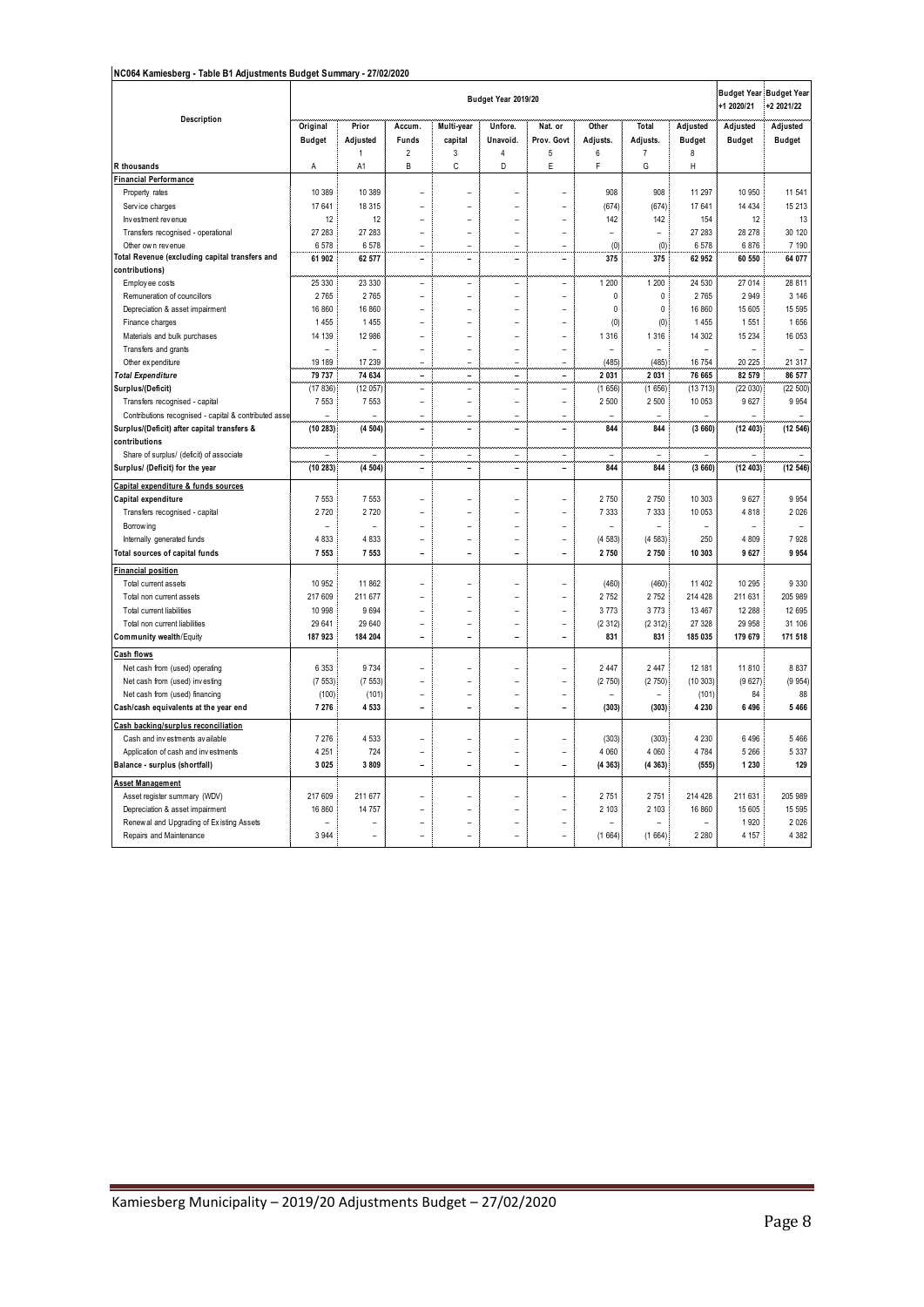#### **NC064 Kamiesberg - Table B2 Adjustments Budget Financial Performance (functional classification) - 27/02/2020**

| <b>Standard Description</b>                | Ref            |                          |                          |                          |                          | Budget Year 2019/20      |                          |                          |                |                          | <b>Budget Year Budget Year</b><br>+1 2020/21 | +2 2021/22               |
|--------------------------------------------|----------------|--------------------------|--------------------------|--------------------------|--------------------------|--------------------------|--------------------------|--------------------------|----------------|--------------------------|----------------------------------------------|--------------------------|
|                                            |                | Original                 | Prior                    | Accum.                   | Multi-year               | Unfore.                  | Nat. or                  | Other                    | Total          | Adjusted                 | Adjusted                                     | Adjusted                 |
|                                            |                | <b>Budget</b>            | Adjusted                 | Funds                    | capital                  | Unavoid.                 | Prov. Govt               | Adjusts.                 | Adjusts.       | <b>Budget</b>            | <b>Budget</b>                                | <b>Budget</b>            |
|                                            |                |                          | 5                        | 6                        | $\overline{7}$           | 8                        | 9                        | 10                       | 11             | 12                       |                                              |                          |
| R thousands                                | 1.4            | A                        | A <sub>1</sub>           | B                        | C                        | D                        | E                        | F                        | G              | H                        |                                              |                          |
| Revenue - Functional                       |                |                          |                          |                          |                          |                          |                          |                          |                |                          |                                              |                          |
| Governance and administration              |                | 48 573                   | 48 573                   | ۰                        | ۰                        | -                        | ۳                        | 1 0 5 0                  | 1 0 5 0        | 49 623                   | 47 208                                       | 49 860                   |
| Executive and council                      |                | $\overline{a}$           |                          |                          | $\overline{a}$           | -                        | $\overline{a}$           |                          |                |                          |                                              |                          |
| Finance and administration                 |                | 48 573                   | 48 573                   | $\overline{a}$           | ۰                        | $\overline{a}$           | $\overline{\phantom{a}}$ | 1 0 5 0                  | 1 0 5 0        | 49 623                   | 47 208                                       | 49 860                   |
| Internal audit                             |                | $\overline{a}$           | $\overline{\phantom{a}}$ | $\overline{a}$           | $\overline{a}$           | $\overline{a}$           | $\overline{a}$           | $\overline{\phantom{0}}$ | $\overline{a}$ | $\overline{\phantom{a}}$ | $\overline{\phantom{a}}$                     | $\overline{\phantom{a}}$ |
| Community and public safety                |                | 622                      | 622                      | $\overline{a}$           | L,                       | -                        | $\overline{\phantom{0}}$ | 0                        | $\mathbf{0}$   | 622                      | 749                                          | 749                      |
| Community and social services              |                | 615                      | 615                      | $\overline{a}$           | $\overline{a}$           |                          | $\overline{a}$           | (0)                      | (0)            | 615                      | 741                                          | 741                      |
| Sport and recreation                       |                | $\overline{7}$           | $\overline{7}$           | $\overline{a}$           | $\overline{a}$           | $\overline{a}$           | $\overline{a}$           | 0                        | $\Omega$       | $\overline{7}$           | 8                                            | 8                        |
| Public safety                              |                |                          | $\overline{a}$           | $\overline{a}$           | L,                       | $\overline{a}$           | $\overline{a}$           | $\overline{a}$           |                | $\overline{a}$           |                                              |                          |
| Housing                                    |                | $\overline{a}$           | $\overline{a}$           | $\overline{\phantom{a}}$ | $\overline{\phantom{a}}$ | $\overline{a}$           | $\overline{\phantom{a}}$ | $\overline{a}$           | $\overline{a}$ | $\overline{a}$           | $\overline{\phantom{a}}$                     |                          |
| Health                                     |                | $\overline{a}$           | $\overline{\phantom{a}}$ | $\overline{a}$           | $\overline{a}$           | $\overline{a}$           | $\overline{a}$           | $\overline{a}$           | $\overline{a}$ | $\overline{\phantom{0}}$ | $\overline{a}$                               | $\overline{\phantom{0}}$ |
| <b>Economic and environmental services</b> |                | 1 009                    | 1 0 0 9                  | $\overline{\phantom{a}}$ | L,                       | -                        | $\overline{\phantom{0}}$ | (0)                      | (0)            | 1 0 0 9                  | 9                                            | 10                       |
| Planning and development                   |                | 1 000                    | 1 0 0 0                  | $\overline{a}$           | $\overline{a}$           | $\overline{a}$           | $\overline{a}$           | $\overline{\phantom{0}}$ | $\overline{a}$ | 1 0 0 0                  |                                              |                          |
| Road transport                             |                | 9                        | 9                        | $\overline{a}$           | ۰                        |                          | $\overline{a}$           | (0)                      | (0)            | 9                        | 9                                            | 10                       |
| Env ironmental protection                  |                | $\overline{a}$           | $\overline{a}$           | $\overline{a}$           |                          |                          | $\overline{a}$           |                          |                |                          |                                              |                          |
| <b>Trading services</b>                    |                | 19 251                   | 19 251                   | $\overline{a}$           |                          |                          | $\overline{a}$           | 2 500                    | 2 500          | 21 751                   | 22 211                                       | 23 412                   |
| Energy sources                             |                | 10 069                   | 10 069                   | $\overline{a}$           | ۰                        | $\overline{a}$           | $\overline{a}$           | 0                        | 0              | 10 069                   | 12 533                                       | 13 212                   |
| Water management                           |                | 4 9 3 4                  | 4 9 3 4                  | $\overline{a}$           | $\overline{\phantom{a}}$ | $\overline{a}$           | $\overline{a}$           | 2 500                    | 2 500          | 7 4 3 4                  | 5 200                                        | 5 4 8 1                  |
| Waste water management                     |                | 2 0 4 2                  | 2 0 4 2                  | $\overline{a}$           | $\overline{a}$           | $\overline{a}$           | $\overline{a}$           | 0                        | $\mathbf{0}$   | 2 0 4 2                  | 2 1 5 2                                      | 2 2 6 9                  |
| Waste management                           |                | 2 2 0 7                  | 2 2 0 7                  | $\overline{a}$           | $\overline{a}$           | $\overline{a}$           | $\overline{a}$           | (0)                      | (0)            | 2 2 0 7                  | 2 3 2 6                                      | 2 4 5 1                  |
| Other                                      |                |                          |                          | $\overline{\phantom{0}}$ | $\overline{\phantom{a}}$ | -                        | $\overline{\phantom{0}}$ |                          |                |                          |                                              |                          |
| Otal Revenue - Functional                  | $\overline{2}$ | 69 455                   | 69 455                   | $\overline{\phantom{0}}$ | $\overline{a}$           | $\overline{a}$           | $\overline{a}$           | 3 5 5 0                  | 3 5 5 0        | 73 005                   | 70 177                                       | 74 031                   |
| Expenditure - Functional                   |                |                          |                          |                          |                          |                          |                          |                          |                |                          |                                              |                          |
| Governance and administration              |                | 37 671                   | 34 821                   | $\overline{\phantom{a}}$ | ۰                        | -                        | $\overline{\phantom{0}}$ | 1867                     | 1867           | 36 687                   | 38 870                                       | 40 821                   |
| Executive and council                      |                | 6 5 4 0                  | 6 0 4 0                  | $\overline{a}$           | $\overline{a}$           | $\overline{a}$           | $\overline{a}$           | 993                      | 993            | 7 0 3 2                  | 6939                                         | 7 3 8 1                  |
| Finance and administration                 |                | 31 131                   | 28 781                   | $\overline{a}$           | L,                       | $\overline{a}$           | $\overline{a}$           | 874                      | 874            | 29 655                   | 31 931                                       | 33 440                   |
| Internal audit                             |                |                          |                          | $\overline{a}$           | $\overline{a}$           | -                        | $\overline{a}$           | $\overline{a}$           | $\overline{a}$ |                          |                                              | $\overline{a}$           |
| Community and public safety                |                |                          |                          | L.                       | L.                       | ۳                        | L.                       | ۳                        |                |                          |                                              |                          |
| Community and social services              |                |                          |                          |                          |                          |                          |                          |                          |                |                          |                                              |                          |
| Sport and recreation                       |                |                          | ۰                        | $\overline{\phantom{a}}$ | ۰                        | $\overline{a}$           | $\overline{\phantom{a}}$ | $\overline{a}$           | ۰              | $\overline{a}$           | ۰                                            |                          |
| Public safety                              |                | $\overline{\phantom{0}}$ | $\overline{\phantom{0}}$ | $\overline{a}$           | $\overline{a}$           | $\overline{a}$           | $\overline{a}$           | $\overline{\phantom{0}}$ |                |                          |                                              |                          |
| Housing                                    |                |                          |                          |                          |                          |                          |                          |                          | $\overline{a}$ |                          |                                              |                          |
| Health                                     |                | $\overline{a}$           | $\overline{a}$           | $\overline{a}$           | $\overline{a}$           |                          | $\overline{a}$           | $\overline{a}$           | ÷              |                          |                                              |                          |
| Economic and environmental services        |                | 9 3 2 8                  | 8 4 9 3                  | $\overline{\phantom{0}}$ | ۰                        | -                        | $\overline{\phantom{0}}$ | 1 1 2 8                  | 1 1 2 8        | 9 6 21                   | 9 5 3 2                                      | 9 9 0 5                  |
| Planning and development                   |                | 1882                     | 1 2 9 2                  | $\overline{a}$           |                          |                          |                          | 636                      | 636            | 1928                     | 2 0 0 7                                      | 2 140                    |
| Road transport                             |                | 7 4 4 6                  | 7 201                    | $\overline{a}$           | ۰                        | $\overline{\phantom{a}}$ | $\overline{\phantom{a}}$ | 491                      | 491            | 7692                     | 7 5 2 5                                      | 7765                     |
| Env ironmental protection                  |                | $\overline{a}$           | $\overline{a}$           | $\overline{a}$           | $\overline{a}$           | $\overline{a}$           | $\overline{a}$           |                          | $\overline{a}$ |                          | $\overline{a}$                               | $\overline{\phantom{a}}$ |
| <b>Trading services</b>                    |                | 32 589                   | 31 170                   | $\overline{a}$           | L,                       | -                        | $\overline{a}$           | (1019)                   | (1019)         | 30 151                   | 34 019                                       | 35 684                   |
| Energy sources                             |                | 21 231                   | 20 332                   | $\overline{a}$           | L,                       | $\overline{a}$           | $\overline{a}$           | (1366)                   | (1366)         | 18 966                   | 21 916                                       | 22 786                   |
|                                            |                | 5 3 1 7                  | 5 1 9 8                  | $\overline{a}$           | $\overline{\phantom{a}}$ | $\overline{a}$           | $\overline{a}$           | (58)                     | (58)           | 5 1 3 9                  | 5 6 5 3                                      | 6 0 1 2                  |
| Water management<br>Waste water management |                | 174                      | 174                      | $\overline{a}$           | $\overline{a}$           | $\overline{a}$           | $\overline{a}$           | 26                       | 26             | 200                      | 183                                          | 193                      |
|                                            |                | 5 8 6 7                  | 5 4 6 7                  | $\overline{a}$           | $\overline{a}$           | $\overline{a}$           | $\overline{a}$           | 379                      | 379            | 5 8 4 6                  | 6 2 6 6                                      | 6 6 9 3                  |
| Waste management<br>Other                  |                | 150                      | 150                      | $\overline{\phantom{a}}$ | $\overline{\phantom{a}}$ | $\overline{\phantom{a}}$ | $\overline{\phantom{a}}$ | 57                       | 57             | 207                      | 158                                          | 167                      |
| <b>Total Expenditure - Functional</b>      | 3              | 79 737                   | 74 634                   | $\blacksquare$           | $\overline{a}$           | $\overline{\phantom{0}}$ | $\blacksquare$           | 2 0 3 2                  | 2 0 3 2        | 76 665                   | 82 579                                       | 86 577                   |
|                                            |                | (10283)                  | (5179)                   | $\overline{a}$           | L,                       | -                        | $\overline{a}$           | 1 5 1 8                  | 1 5 1 8        | (3660)                   | (12 403)                                     | (12546)                  |
| Surplus/ (Deficit) for the year            |                |                          |                          |                          |                          |                          |                          |                          |                |                          |                                              |                          |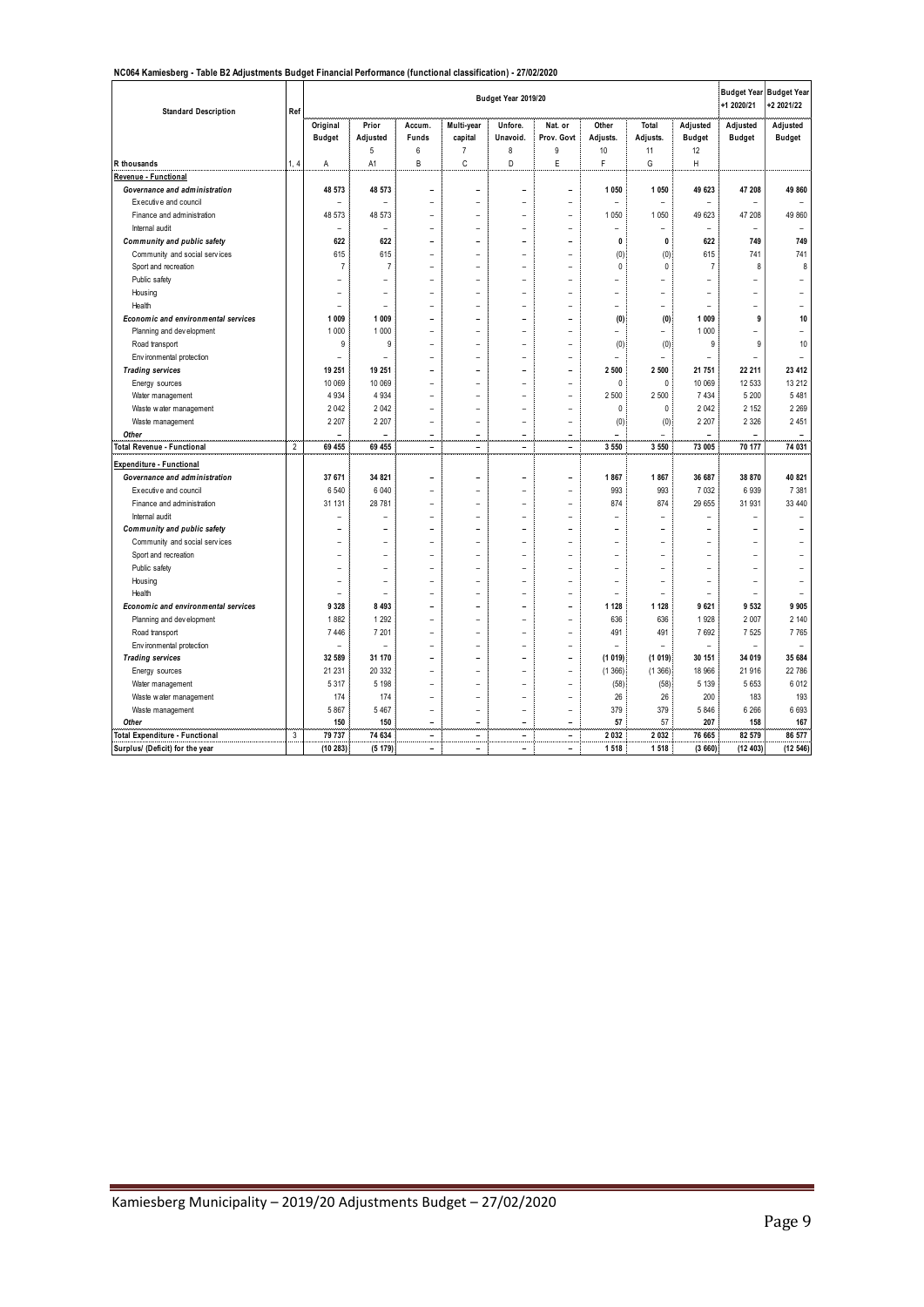#### **NC064 Kamiesberg - Table B3 Adjustments Budget Financial Performance (revenue and expenditure by municipal vote) - B - 27/02/2020**

|                                             |                         |                           |                          |                          |                          | Budget Year 2019/20      | $\overline{\phantom{0}}$ | -----                         |                          |                           | <b>Budget Year</b>        | <b>Budget Year</b>        |
|---------------------------------------------|-------------------------|---------------------------|--------------------------|--------------------------|--------------------------|--------------------------|--------------------------|-------------------------------|--------------------------|---------------------------|---------------------------|---------------------------|
| <b>Vote Description</b>                     |                         |                           |                          |                          |                          |                          |                          |                               |                          |                           | +1 2020/21                | +2 2021/22                |
|                                             | Ref                     | Original<br><b>Budget</b> | Prior<br>Adjusted        | Accum.<br>Funds          | Multi-year<br>capital    | Unfore.<br>Unavoid.      | Nat. or Prov.<br>Govt    | Other Adjusts. Total Adjusts. |                          | Adjusted<br><b>Budget</b> | Adjusted<br><b>Budget</b> | Adjusted<br><b>Budget</b> |
| [Insert departmental structure etc]         |                         |                           | $\sqrt{3}$               | $\overline{4}$           | 5                        | 6                        | $\overline{7}$           | 8                             | 9                        | 10                        |                           |                           |
| R thousands                                 |                         | Α                         | A1                       | B                        | C                        | D                        | E                        | F                             | G                        | Н                         |                           |                           |
| Revenue by Vote                             | $\overline{1}$          |                           |                          |                          |                          |                          |                          |                               |                          |                           |                           |                           |
| Vote 1 - EXECUTIVE COUNCIL                  |                         | ۰                         | $\overline{\phantom{a}}$ | $\overline{\phantom{a}}$ | $\overline{\phantom{a}}$ | $\overline{\phantom{a}}$ | $\overline{\phantom{0}}$ | $\overline{\phantom{a}}$      | $\overline{\phantom{0}}$ | -                         | $\overline{\phantom{0}}$  |                           |
| 1.1 - Municipal Manager                     |                         | ÷                         | ÷                        |                          | ÷                        | ۳                        | L,                       |                               | $\equiv$                 | ۰                         | ۳                         |                           |
| 1.2 - Councillors                           |                         | $\overline{\phantom{0}}$  | $\overline{\phantom{a}}$ | ٠                        | $\equiv$                 | $\overline{\phantom{a}}$ | $\equiv$                 | $\overline{\phantom{a}}$      | $\equiv$                 | $\equiv$                  | $\overline{\phantom{0}}$  |                           |
| <b>Vote 2 - FINANCE AND ADMINISTRATION</b>  |                         | 49 188                    | 49 188                   | $\overline{\phantom{a}}$ | $\blacksquare$           | $\overline{\phantom{a}}$ | $\blacksquare$           | 435                           | 435                      | 49 623                    | 47 216                    | 49 868                    |
| 2.1 - Finance                               |                         | 44 3 54                   | 44 3 54                  | ÷                        | $\equiv$                 | $\overline{\phantom{a}}$ | $\equiv$                 | 1 0 5 0                       | 1 0 5 0                  | 45 404                    | 42 827                    | 45 299                    |
| 2.2 - Corporate Services                    |                         | 4 8 3 3                   | 4 8 3 3                  | ۳                        | $\overline{\phantom{a}}$ | ٠                        | Ξ                        | (615)                         | (615)                    | 4 2 1 8                   | 4 3 8 9                   | 4 5 6 9                   |
| 2.3 - Commage                               |                         | ۰                         | $\overline{\phantom{a}}$ | $\overline{\phantom{a}}$ | $\equiv$                 | $\overline{\phantom{a}}$ | ٠                        |                               |                          | ٠                         | ٠                         |                           |
| Vote 3 - COMMUNITY AND SOCIAL SERVICES      |                         | $\overline{\phantom{a}}$  | $\overline{\phantom{a}}$ | ۰                        | $\blacksquare$           | ٠                        | $\overline{\phantom{0}}$ | 615                           | 615                      | 615                       | 741                       | 741                       |
| 3.1 - Cementries                            |                         | $\equiv$                  | $\equiv$                 | $\overline{\phantom{0}}$ | $\equiv$                 | ٠                        | $\equiv$                 | $\equiv$                      | $\equiv$                 | ÷.                        | $\equiv$                  |                           |
| 3.2 - Libraries                             |                         | $\overline{\phantom{a}}$  | $\overline{\phantom{a}}$ | $\overline{\phantom{0}}$ | $\overline{\phantom{0}}$ | $\overline{\phantom{a}}$ | $\overline{\phantom{0}}$ | 615                           | 615                      | 615                       | 741                       | 741                       |
| Vote 4 - SPORT AND RECREATION               |                         | $\overline{\phantom{a}}$  | $\overline{\phantom{a}}$ | $\overline{\phantom{a}}$ | $\blacksquare$           | $\blacksquare$           | $\overline{\phantom{0}}$ | $\overline{\mathbf{r}}$       | $\overline{7}$           | $\overline{7}$            | $\overline{\phantom{a}}$  | $\overline{\phantom{a}}$  |
| 4.1 - Sportsground and Community Facilities |                         | $\overline{\phantom{a}}$  | $\overline{\phantom{a}}$ | ۳                        | $\equiv$                 | $\overline{\phantom{a}}$ | ÷                        | $\overline{7}$                | $\overline{7}$           | $\overline{7}$            | ۳                         |                           |
| 4.2 - Caravan Park                          |                         | $\overline{\phantom{a}}$  | $\equiv$                 | $\overline{\phantom{a}}$ | $\equiv$                 | $\overline{\phantom{a}}$ | $\overline{\phantom{0}}$ | ٠                             | $\equiv$                 | ٠                         | $\qquad \qquad -$         |                           |
| <b>Vote 5 - WASTE MANAGEMENT</b>            |                         | 2 2 0 7                   | 2 2 0 7                  | ۰                        | $\overline{\phantom{a}}$ | $\overline{\phantom{a}}$ | $\overline{\phantom{0}}$ | (0)                           | (0)                      | 2 2 0 7                   | 2 3 2 6                   | 2 4 5 1                   |
| 5.1 - Refuse and Sanitation                 |                         | 2 2 0 7                   | 2 2 0 7                  | $\equiv$                 | $\equiv$                 | $\overline{\phantom{0}}$ | $\equiv$                 | (0)                           | (0)                      | 2 2 0 7                   | 2 3 2 6                   | 2451                      |
| Vote 6 - WATER                              |                         | 4 9 3 4                   | 4934                     | $\overline{\phantom{0}}$ | $\blacksquare$           | $\overline{\phantom{a}}$ | $\blacksquare$           | 2 500                         | 2 500                    | 7 4 3 4                   | 5 200                     | 5 4 8 1                   |
| 6.1 - Water                                 |                         | 4 9 3 4                   | 4 9 3 4                  | $\overline{\phantom{a}}$ | $\equiv$                 | $\overline{\phantom{a}}$ | $\equiv$                 | 2 500                         | 2 500                    | 7 4 3 4                   | 5 200                     | 5 4 8 1                   |
| Vote 7 - ELECTRICITY                        |                         | 10 069                    | 10 069                   | $\overline{\phantom{a}}$ | $\overline{\phantom{a}}$ | $\overline{\phantom{a}}$ | $\overline{\phantom{a}}$ | (0)                           | (0)                      | 10 069                    | 12 533                    | 13 212                    |
| 7.1 - Electricity                           |                         | 10 069                    | 10 069                   | ÷                        | ÷                        | $\overline{\phantom{a}}$ | ÷                        | (0)                           | (0)                      | 10 069                    | 12 533                    | 13 212                    |
| Vote 8 - ECONOMIC AND SOCIAL DEVELOPMEI     |                         | 1 007                     | 1 0 0 7                  | $\overline{\phantom{a}}$ | $\overline{\phantom{a}}$ | $\overline{\phantom{a}}$ | $\overline{\phantom{0}}$ | (7)                           | (7)                      | 1 000                     | $\overline{\phantom{0}}$  | $\overline{\phantom{a}}$  |
| 8.1 - Local Economic Development            |                         | 1 0 0 7                   | 1 0 0 7                  | ٠                        | $\equiv$                 | $\qquad \qquad -$        | $\equiv$                 | (7)                           | (7)                      | 1 000                     | $\qquad \qquad -$         | ٠                         |
| <b>Vote 9 - TECHNICAL AND ROADS</b>         |                         | 9                         | 9                        | $\overline{\phantom{a}}$ | $\overline{\phantom{a}}$ | $\overline{\phantom{a}}$ | $\overline{\phantom{0}}$ | (0)                           | (0)                      | 9                         | 9                         | $10$                      |
| 9.1 - Streets                               |                         | 9                         | 9                        | ÷                        | $\qquad \qquad -$        | $\overline{\phantom{a}}$ | Ξ                        | (0)                           | (0)                      | 9                         | $\overline{9}$            | 10                        |
| Vote 10 - WASTE WATER MANAGEMENT            |                         | 2 0 4 2                   | 2717                     | $\overline{\phantom{a}}$ | $\overline{\phantom{a}}$ | $\overline{\phantom{a}}$ | $\overline{\phantom{a}}$ | (674)                         | (674)                    | 2 0 4 2                   | 2 152                     | 2 2 6 9                   |
| 10.1 - Sew erage                            |                         | 2 0 4 2                   | 2717                     | ۳                        | $\equiv$                 | $\equiv$                 | $\equiv$                 | (674)                         | (674)                    | 2 0 4 2                   | 2 152                     | 2 2 6 9                   |
| <b>Total Revenue by Vote</b>                | $\overline{\mathbf{c}}$ | 69 455                    | 70 130                   | $\overline{\phantom{a}}$ | $\blacksquare$           | $\overline{\phantom{a}}$ | L,                       | 2875                          | 2875                     | 73 005                    | 70 177                    | 74 031                    |
| <b>Expenditure by Vote</b>                  | $\overline{1}$          |                           |                          |                          |                          |                          |                          |                               |                          |                           |                           |                           |
| <b>Vote 1 - EXECUTIVE COUNCIL</b>           |                         | 6 5 4 0                   | 6 0 4 0                  | ۰                        | $\overline{\phantom{0}}$ | ٠                        | $\overline{\phantom{0}}$ | 992                           | 992                      | 7 0 3 2                   | 6939                      | 7 3 8 1                   |
| 1.1 - Municipal Manager                     |                         | 6 5 4 0                   | 6 0 4 0                  | ÷                        | $\equiv$                 | ٠                        | $\equiv$                 | (3665)                        | (3665)                   | 2 3 7 5                   | 2 1 1 9                   | 2 2 5 9                   |
| 1.2 - Councillors                           |                         |                           |                          | $\overline{\phantom{0}}$ | $\equiv$                 | ٠                        | ٠                        | 4 6 5 7                       | 4657                     | 4 6 5 7                   | 4 8 20                    | 5 1 2 2                   |
| Vote 2 - FINANCE AND ADMINISTRATION         |                         | 31 131                    | 28 781                   | $\overline{\phantom{a}}$ | $\overline{\phantom{a}}$ | $\overline{\phantom{a}}$ | $\overline{\phantom{0}}$ | 874                           | 874                      | 29 655                    | 31 931                    | 33 440                    |
| 2.1 - Finance                               |                         | 23 059                    | 20 709                   | ÷                        | $\equiv$                 | $\overline{\phantom{a}}$ | ◆                        | 1 208                         | 1 2 0 8                  | 21 917                    | 23 574                    | 24 673                    |
| 2.2 - Corporate Services                    |                         | 8 0 7 2                   | 8 0 7 2                  | $\overline{\phantom{0}}$ | $\qquad \qquad -$        | ٠                        | ٠                        | (334)                         | (334)                    | 7738                      | 8 3 5 7                   | 8767                      |
| 2.3 - Commage                               |                         |                           | $\overline{\phantom{0}}$ | $\overline{\phantom{0}}$ | ٠                        | ٠                        |                          |                               |                          |                           |                           |                           |
| Vote 3 - COMMUNITY AND SOCIAL SERVICES      |                         | $\overline{\phantom{a}}$  | $\overline{\phantom{a}}$ | $\overline{\phantom{a}}$ | $\blacksquare$           | $\overline{\phantom{a}}$ | $\overline{\phantom{0}}$ | $\overline{\phantom{a}}$      | $\equiv$                 | $\equiv$                  | $\blacksquare$            | $\overline{\phantom{a}}$  |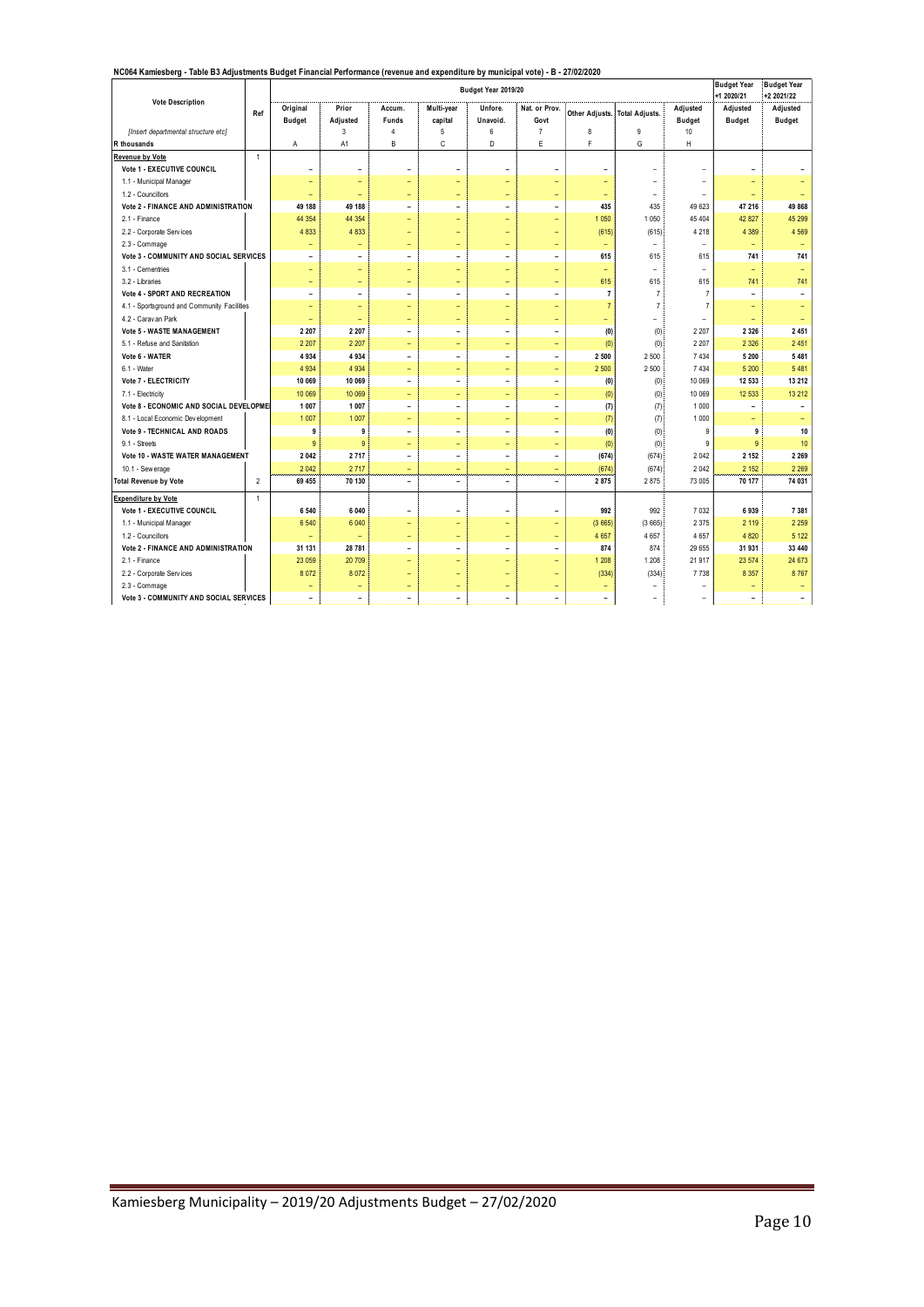#### **NC064 Kamiesberg - Table B4 Adjustments Budget Financial Performance (revenue and expenditure) - 27/02/2020**

| Description                                    |                | Budget Year 2019/20<br>Ref |                          |                          |                          |                          |                          |                          |                          | +1 2020/21               | <b>Budget Year Budget Year</b><br>+2 2021/22 |                |
|------------------------------------------------|----------------|----------------------------|--------------------------|--------------------------|--------------------------|--------------------------|--------------------------|--------------------------|--------------------------|--------------------------|----------------------------------------------|----------------|
|                                                |                | Original                   | Prior                    | Accum.                   | Multi-year               | Unfore.                  | Nat. or                  | Other                    | Total                    | Adjusted                 | Adjusted                                     | Adjusted       |
|                                                |                | Budget                     | Adjusted                 | <b>Funds</b>             | capital                  | Unavoid.                 | Prov. Govt               | Adjusts.                 | Adjusts.                 | <b>Budget</b>            | <b>Budget</b>                                | <b>Budget</b>  |
|                                                |                |                            | 3                        | $\Delta$<br>B            | 5<br>Ć                   | 6<br>D                   | $\overline{7}$<br>E      | 8<br>F                   | 9<br>G                   | 10<br>H                  |                                              |                |
| R thousands<br>Revenue By Source               | $\overline{1}$ | Α                          | A <sub>1</sub>           |                          |                          |                          |                          |                          |                          |                          |                                              |                |
| Property rates                                 | $\overline{2}$ | 10 389                     | 10 389                   | ۰                        | $\overline{\phantom{0}}$ | -                        | $\overline{\phantom{a}}$ | 908                      | 908                      | 11 297                   | 10 950                                       | 11 541         |
| Service charges - electricity revenue          | $\overline{2}$ | 9673                       | 9673                     | $\overline{\phantom{0}}$ | $\overline{a}$           | -                        | $\overline{\phantom{a}}$ | 0                        | $\theta$                 | 9673                     | 8829                                         | 9 3 0 6        |
| Service charges - water revenue                | $\overline{2}$ | 4 3 8 6                    | 4 3 8 6                  | $\overline{\phantom{0}}$ | $\overline{a}$           | -                        | $\overline{a}$           | 0                        | $\mathbf{0}$             | 4 3 8 6                  | 3 2 1 1                                      | 3 3 8 5        |
| Service charges - sanitation revenue           | $\overline{2}$ | 1817                       | 2 4 9 2                  | $\overline{a}$           | $\overline{a}$           | -                        | $\overline{a}$           | (675)                    | (675)                    | 1817                     | 1574                                         | 1659           |
| Service charges - refuse revenue               | $\overline{2}$ | 1764                       | 1764                     | $\overline{\phantom{0}}$ | $\overline{a}$           | -                        | $\overline{\phantom{0}}$ | 0                        | $\Omega$                 | 1764                     | 820                                          | 864            |
| Rental of facilities and equipment             |                | 190                        | 190                      | ۳                        | ÷                        | -                        | ÷                        | (0)                      | (0)                      | 190                      | 200                                          | 211            |
| Interest earned - external investments         |                | 12                         | 12                       | $\overline{\phantom{0}}$ | $\overline{\phantom{0}}$ | $\overline{\phantom{0}}$ | $\overline{\phantom{0}}$ | 142                      | 142                      | 154                      | 12                                           | 13             |
| Interest earned - outstanding debtors          |                | 4 3 0 6                    | 4 3 0 6                  | Ξ                        | ÷                        | ÷                        | $\equiv$                 | $\mathbf{0}$             | $\Omega$                 | 4 3 0 6                  | 4 5 3 9                                      | 4 7 8 4        |
| Dividends received                             |                | ÷,                         | $\equiv$                 | ÷                        | $\equiv$                 | $\overline{\phantom{0}}$ | $\equiv$                 | ÷                        | $\overline{a}$           | -                        | ÷                                            | $\equiv$       |
| Fines, penalties and forfeits                  |                | $\overline{2}$             | $\overline{2}$           | ÷                        | $\overline{\phantom{0}}$ | $\overline{\phantom{0}}$ | ÷                        | (0)                      | (0)                      | $\overline{2}$           | $\overline{2}$                               | $\overline{2}$ |
| Licences and permits                           |                | $\overline{2}$             | $\overline{2}$           | ۳                        | ÷                        | ÷                        | $\qquad \qquad -$        | (0)                      | (0)                      | $\overline{2}$           | $\overline{2}$                               | $\overline{2}$ |
| Agency services                                |                | Ξ                          | ÷                        | Ξ                        | ÷                        | ÷                        | $\equiv$                 | ÷                        | Ξ.                       |                          | $\overline{\phantom{0}}$                     |                |
| Transfers and subsidies                        |                | 27 283                     | 27 283                   | ÷                        | $\overline{\phantom{0}}$ | -                        | $\qquad \qquad -$        | $\overline{\phantom{0}}$ | $\overline{a}$           | 27 28 3                  | 28 278                                       | 30 120         |
| Other rev enue                                 | $\overline{2}$ | 2078                       | 2 0 7 8                  | $\overline{a}$           | $\overline{\phantom{0}}$ | $\overline{\phantom{0}}$ | $\overline{\phantom{a}}$ | (0)                      | (0)                      | 2 0 7 8                  | 2 1 3 3                                      | 2 1 9 1        |
| Gains on disposal of PPE                       |                | $\overline{\phantom{0}}$   | $\overline{\phantom{a}}$ | Ξ                        | Ξ                        | ÷                        | $\equiv$                 | $\overline{\phantom{0}}$ | $\overline{\phantom{0}}$ | $\sim$                   |                                              |                |
| Total Revenue (excluding capital transfers and |                | 61 902                     | 62 577                   | ۰                        | $\overline{\phantom{0}}$ | -                        | $\overline{\phantom{0}}$ | 375                      | 375                      | 62 952                   | 60 550                                       | 64 077         |
| contributions)                                 |                |                            |                          |                          |                          |                          |                          |                          |                          |                          |                                              |                |
| <b>Expenditure By Type</b>                     |                |                            |                          |                          |                          |                          |                          |                          |                          |                          |                                              |                |
| Employee related costs                         |                | 25 330                     | 23 330                   | $\qquad \qquad -$        | $\overline{a}$           | -                        | $\overline{a}$           | 1 200                    | 1 200                    | 24 530                   | 27 014                                       | 28 811         |
| Remuneration of councillors                    |                | 2 7 6 5                    | 2765                     | ۳                        | $\equiv$                 | ÷                        | $\qquad \qquad -$        | $\Omega$                 | $\theta$                 | 2 7 6 5                  | 2 9 4 9                                      | 3 146          |
| Debt impairment                                |                | 8 1 3 1                    | 8 1 3 1                  | ÷,                       | $\overline{\phantom{0}}$ | $\overline{\phantom{0}}$ | ÷                        | $\mathbf{0}$             | $\Omega$                 | 8 1 3 1                  | 8571                                         | 9 0 3 3        |
| Depreciation & asset impairment                |                | 16 860                     | 16 860                   | $\overline{a}$           | $\overline{a}$           | -                        | $\overline{\phantom{0}}$ | $\Omega$                 | $\Omega$                 | 16 860                   | 15 605                                       | 15 5 95        |
| Finance charges                                |                | 1455                       | 1455                     | ÷                        | ÷                        | $\overline{\phantom{0}}$ | $\overline{\phantom{a}}$ | (0)                      | (0)                      | 1455                     | 1551                                         | 1656           |
| <b>Bulk purchases</b>                          |                | 12 0 32                    | 11 0 14                  | $\overline{a}$           | $\overline{a}$           | $\overline{\phantom{0}}$ | $\overline{\phantom{a}}$ | $\overline{\phantom{a}}$ | $\overline{\phantom{0}}$ | 11 014                   | 13 0 14                                      | 13 712         |
| Other materials                                |                | 2 10 7                     | 1972                     | ÷                        | ÷                        | ÷,                       | $\equiv$                 | 1 3 1 6                  | 1 3 1 6                  | 3 2 8 8                  | 2 2 2 0                                      | 2 3 4 0        |
| Contracted services                            |                | 3 0 2 3                    | 3 0 24                   | $\overline{a}$           | $\overline{\phantom{0}}$ | $\overline{\phantom{0}}$ | $\overline{a}$           | (1310)                   | (1310)                   | 1 7 1 4                  | 3 186                                        | 3 3 5 8        |
| Transfers and subsidies                        |                | ۳                          | $\overline{\phantom{0}}$ | $\overline{\phantom{0}}$ | $\overline{\phantom{0}}$ | $\overline{\phantom{0}}$ | $\overline{\phantom{a}}$ |                          | $\overline{\phantom{0}}$ | $\overline{\phantom{0}}$ | $\overline{\phantom{0}}$                     |                |
| Other expenditure                              |                | 8 0 3 4                    | 6 0 8 4                  | $\overline{a}$           | $\overline{\phantom{0}}$ | $\overline{\phantom{0}}$ | $\overline{a}$           | 824                      | 824                      | 6 9 0 8                  | 8 4 6 8                                      | 8925           |
| Loss on disposal of PPE                        |                |                            |                          | ÷                        | ÷                        | $\overline{\phantom{0}}$ | $\equiv$                 |                          |                          |                          |                                              |                |
| <b>Total Expenditure</b>                       |                | 79 737                     | 74 634                   | $\overline{\phantom{0}}$ | $\overline{\phantom{0}}$ | -                        | $\overline{\phantom{a}}$ | 2 0 3 1                  | 2 0 3 1                  | 76 665                   | 82 579                                       | 86 577         |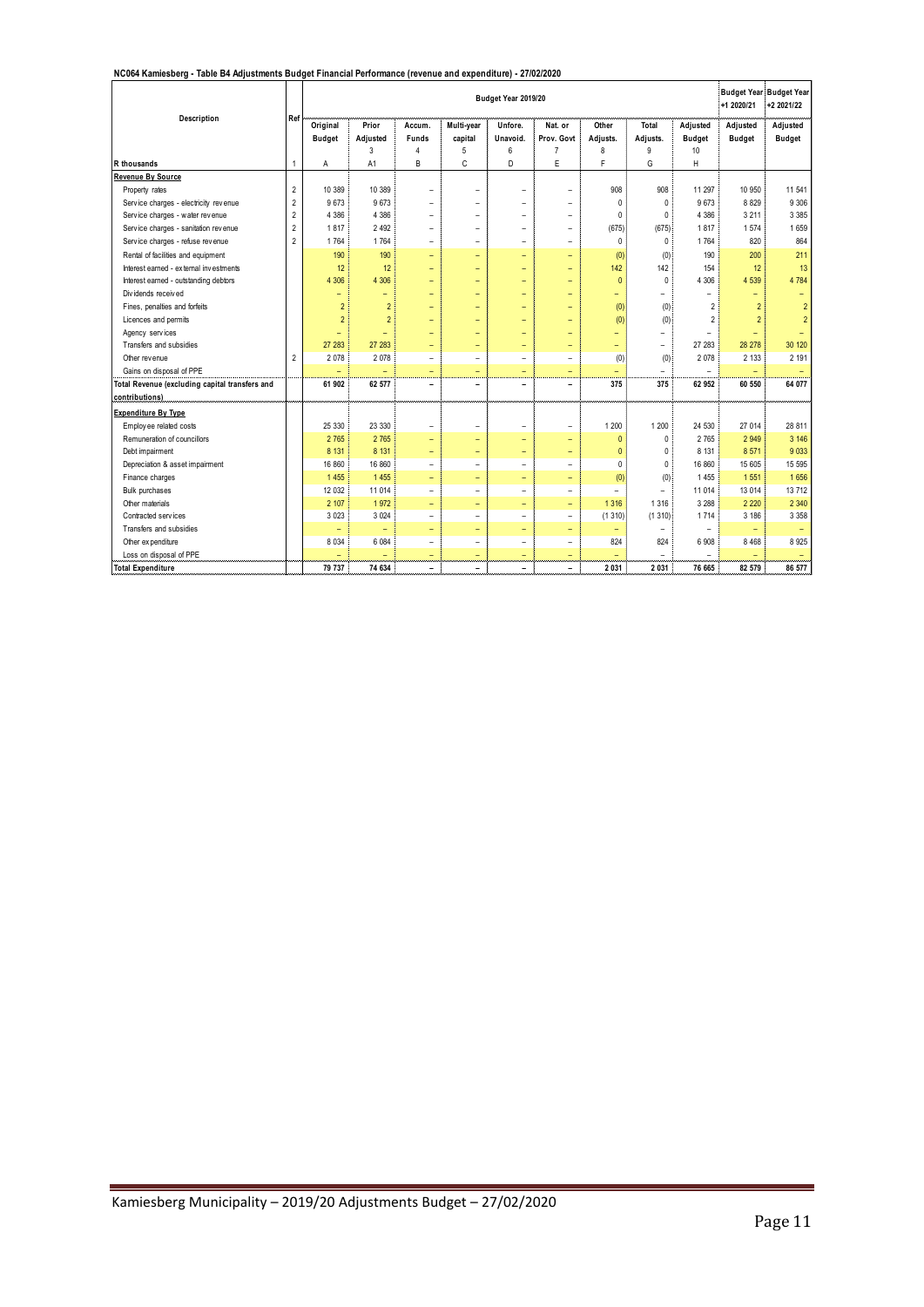#### **NC064 Kamiesberg - Table B5 Adjustments Capital Expenditure Budget by vote and funding - 27/02/2020**

| Description                               | Ref            | Budget Year 2019/20      |                          |                          |                          |                          |                          |                          |                          | <b>Budget Year Budget Year</b><br>+1 2020/21 | +2 2021/22               |               |
|-------------------------------------------|----------------|--------------------------|--------------------------|--------------------------|--------------------------|--------------------------|--------------------------|--------------------------|--------------------------|----------------------------------------------|--------------------------|---------------|
|                                           |                | Original                 | Prior                    | Accum.                   | Multi-year               | Unfore.                  | Nat. or                  | Other                    | Total                    | Adjusted                                     | Adjusted                 | Adjusted      |
|                                           |                | <b>Budget</b>            | Adjusted                 | <b>Funds</b>             | capital                  | Unavoid.                 | Prov. Govt               | Adjusts.                 | Adjusts.                 | <b>Budget</b>                                | <b>Budget</b>            | <b>Budget</b> |
|                                           |                |                          | 5                        | 6                        | 7                        | 8                        | 9                        | 10                       | 11                       | 12                                           |                          |               |
| R thousands                               |                | Α                        | A1                       | B                        | C                        | D                        | E                        | F                        | G                        | H                                            |                          |               |
| Capital expenditure - Vote                |                |                          |                          |                          |                          |                          |                          |                          |                          |                                              |                          |               |
| Multi-year expenditure to be adjusted     | $\overline{2}$ |                          |                          |                          |                          |                          |                          |                          |                          |                                              |                          |               |
| Vote 1 - EXECUTIVE COUNCIL                |                |                          |                          | $\overline{a}$           | ÷                        | ÷                        | $\overline{\phantom{a}}$ |                          |                          |                                              |                          |               |
| Vote 2 - FINANCE AND ADMINISTRATION       |                |                          | $\overline{a}$           | $\overline{\phantom{0}}$ | $\overline{\phantom{0}}$ |                          |                          | -                        | $\overline{\phantom{0}}$ |                                              |                          |               |
| Vote 3 - COMMUNITY AND SOCIAL SERVICES    |                | $\overline{\phantom{0}}$ |                          |                          | $\overline{a}$           |                          |                          | $\overline{\phantom{0}}$ |                          |                                              |                          |               |
| Vote 4 - SPORT AND RECREATION             |                | 2720                     | 2720                     |                          | $\overline{\phantom{a}}$ |                          |                          | $\overline{a}$           |                          | 2 7 2 0                                      | 2898                     |               |
| Vote 5 - WASTE MANAGEMENT                 |                | ۰                        | ÷                        | $\overline{a}$           | $\overline{\phantom{0}}$ | ۰                        | ۰                        | -                        | $\overline{\phantom{0}}$ | $\overline{a}$                               | $\overline{\phantom{a}}$ |               |
| Vote 6 - WATER                            |                |                          |                          |                          |                          | ۰                        |                          | -                        | $\overline{a}$           |                                              |                          |               |
| Vote 7 - ELECTRICITY                      |                |                          | $\overline{a}$           | $\overline{a}$           | $\overline{a}$           | $\overline{a}$           | L,                       | $\overline{a}$           | $\overline{a}$           | $\overline{a}$                               |                          |               |
| Vote 8 - ECONOMIC AND SOCIAL DEVELOPMENT  |                |                          |                          |                          |                          |                          |                          |                          |                          |                                              |                          |               |
| Vote 9 - TECHNICAL AND ROADS              |                |                          | $\overline{a}$           | $\overline{\phantom{a}}$ | $\overline{\phantom{a}}$ | ۰                        | $\overline{\phantom{a}}$ | $\overline{a}$           | $\overline{a}$           | $\overline{\phantom{a}}$                     | $\overline{\phantom{a}}$ |               |
| Vote 10 - WASTE WATER MANAGEMENT          |                |                          | $\overline{\phantom{0}}$ | $\overline{a}$           | $\overline{\phantom{0}}$ | ۰                        | $\overline{\phantom{0}}$ | $\overline{\phantom{0}}$ | $\overline{\phantom{0}}$ | $\overline{\phantom{0}}$                     | $\overline{\phantom{a}}$ |               |
| Vote 11 - [NAME OF VOTE 11]               |                |                          | $\overline{\phantom{0}}$ | $\overline{a}$           | $\overline{a}$           | $\overline{\phantom{a}}$ | $\overline{a}$           |                          | $\overline{\phantom{0}}$ | $\overline{\phantom{0}}$                     |                          |               |
| Vote 12 - [NAME OF VOTE 12]               |                |                          | ۳                        | $\overline{a}$           | ۰                        | ۰                        | ۰                        | ۳                        |                          | ۳                                            |                          |               |
| Vote 13 - [NAME OF VOTE 13]               |                |                          |                          |                          |                          |                          |                          |                          |                          |                                              |                          |               |
| Vote 14 - [NAME OF VOTE 14]               |                |                          | ۳                        |                          |                          | ۰                        |                          |                          |                          |                                              |                          |               |
| Vote 15 - [NAME OF VOTE 15]               |                | $\overline{a}$           | ÷                        | ÷,                       | ÷                        | ÷                        | ÷                        | ۳                        | ÷                        | $\overline{a}$                               | L.                       |               |
| Capital multi-year expenditure sub-total  | 3              | 2 7 2 0                  | 2720                     | -                        | -                        | $\overline{a}$           | $\overline{a}$           | -                        | $\qquad \qquad -$        | 2720                                         | 2898                     |               |
| Single-year expenditure to be adjusted    | $\overline{2}$ |                          |                          |                          |                          |                          |                          |                          |                          |                                              |                          |               |
| Vote 1 - EXECUTIVE COUNCIL                |                |                          |                          |                          | $\overline{a}$           | $\overline{a}$           | $\overline{a}$           | 45                       | 45                       | 45                                           |                          |               |
| Vote 2 - FINANCE AND ADMINISTRATION       |                |                          | -                        |                          | $\overline{a}$           |                          |                          | 205                      | 205                      | 205                                          |                          |               |
| Vote 3 - COMMUNITY AND SOCIAL SERVICES    |                |                          | $\overline{\phantom{0}}$ | $\overline{\phantom{0}}$ | $\overline{a}$           |                          |                          |                          |                          |                                              |                          |               |
| Vote 4 - SPORT AND RECREATION             |                |                          | $\overline{\phantom{0}}$ | $\overline{a}$           | ۰                        | ۰                        | $\overline{\phantom{0}}$ | ۳                        | $\overline{\phantom{0}}$ | $\overline{\phantom{0}}$                     |                          |               |
| Vote 5 - WASTE MANAGEMENT                 |                | $\overline{\phantom{0}}$ |                          |                          |                          |                          | ۰                        | $\overline{\phantom{0}}$ |                          |                                              |                          |               |
| Vote 6 - WATER                            |                | 4 8 3 3                  | 4833                     | $\overline{\phantom{0}}$ | ÷                        | ۰                        | ÷                        | 2 500                    | 2 500                    | 7 3 3 3                                      | 4 8 0 9                  | 7928          |
| Vote 7 - ELECTRICITY                      |                |                          |                          |                          | $\overline{a}$           | ۰                        | L,                       | $\overline{a}$           | $\overline{a}$           |                                              | 1920                     | 2026          |
| Vote 8 - ECONOMIC AND SOCIAL DEVELOPMENT  |                |                          |                          | -                        | $\overline{\phantom{0}}$ |                          | $\overline{\phantom{a}}$ |                          |                          | $\overline{a}$                               |                          |               |
| Vote 9 - TECHNICAL AND ROADS              |                |                          | $\overline{\phantom{0}}$ | $\overline{a}$           | $\overline{\phantom{0}}$ | $\overline{\phantom{0}}$ | ۰                        | $\overline{\phantom{0}}$ | $\overline{\phantom{0}}$ | $\overline{\phantom{0}}$                     |                          |               |
| Vote 10 - WASTE WATER MANAGEMENT          |                | $\overline{a}$           | $\overline{\phantom{0}}$ | $\overline{a}$           | $\overline{\phantom{0}}$ | ۰                        | $\overline{\phantom{0}}$ | $\overline{\phantom{0}}$ | $\overline{\phantom{0}}$ | ۳                                            | $\overline{\phantom{0}}$ |               |
| Vote 11 - [NAME OF VOTE 11]               |                |                          | $\overline{\phantom{0}}$ | $\overline{a}$           | $\overline{\phantom{0}}$ | $\overline{\phantom{a}}$ | $\overline{\phantom{0}}$ | $\overline{\phantom{0}}$ | $\overline{\phantom{0}}$ | $\overline{\phantom{0}}$                     | $\overline{\phantom{0}}$ |               |
| Vote 12 - [NAME OF VOTE 12]               |                |                          |                          |                          |                          |                          |                          |                          |                          |                                              |                          |               |
| Vote 13 - [NAME OF VOTE 13]               |                |                          |                          |                          |                          |                          |                          |                          |                          |                                              |                          |               |
| Vote 14 - [NAME OF VOTE 14]               |                |                          |                          |                          |                          |                          |                          |                          |                          |                                              |                          |               |
| Vote 15 - [NAME OF VOTE 15]               |                |                          | ÷                        | ÷,                       | $\overline{a}$           | ÷                        | ÷                        |                          |                          |                                              |                          |               |
| Capital single-year expenditure sub-total |                | 4 8 3 3                  | 4833                     | $\overline{\phantom{0}}$ | $\overline{\phantom{a}}$ | ۰                        | $\overline{\phantom{a}}$ | 2 750                    | 2750                     | 7 5 8 3                                      | 6729                     | 9954          |
| Total Capital Expenditure - Vote          |                | 7 5 5 3                  | 7 5 5 3                  | $\overline{\phantom{0}}$ |                          | $\overline{\phantom{0}}$ | $\overline{a}$           | 2 750                    | 2750                     | 10 303                                       | 9 6 27                   | 9954          |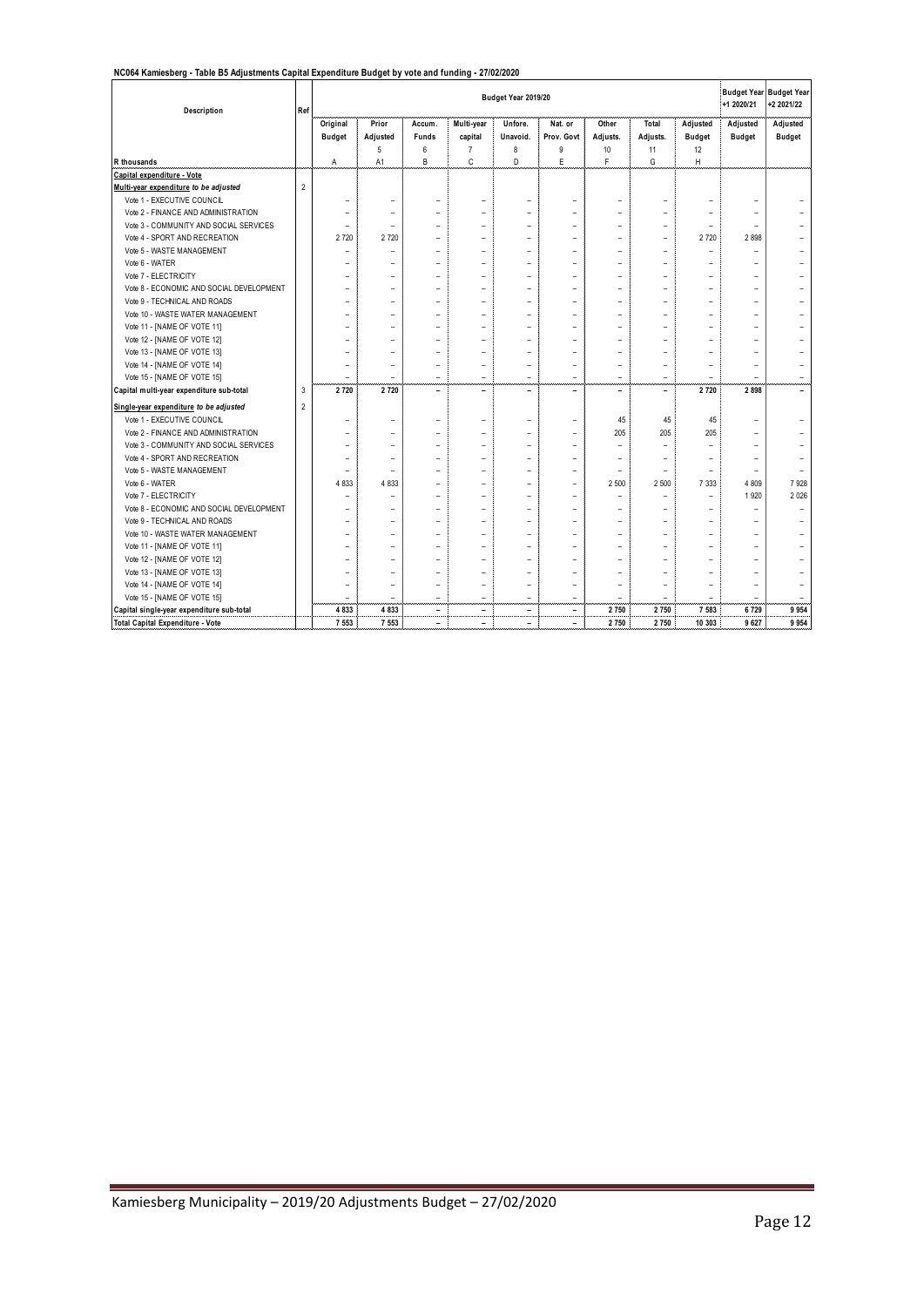#### **NC064 Kamiesberg - Table B6 Adjustments Budget Financial Position - 27/02/2020**

|                                           |                |                           |                          |                                                      | +1 2020/21                                 | Budget Year Budget Year<br>+2 2021/22      |                                            |                        |                          |                                 |                           |                           |
|-------------------------------------------|----------------|---------------------------|--------------------------|------------------------------------------------------|--------------------------------------------|--------------------------------------------|--------------------------------------------|------------------------|--------------------------|---------------------------------|---------------------------|---------------------------|
| Description                               | Ref            | Original<br><b>Budget</b> | Prior<br>Adjusted<br>3   | Accum.<br><b>Funds</b><br>$\overline{4}$             | Multi-year<br>capital<br>5                 | Unfore.<br>Unavoid.<br>6                   | Nat. or<br>Prov. Govt<br>$\overline{7}$    | Other<br>Adjusts.<br>8 | Total<br>Adjusts.<br>9   | Adjusted<br><b>Budget</b><br>10 | Adjusted<br><b>Budget</b> | Adjusted<br><b>Budget</b> |
| R thousands                               |                | Α                         | A <sub>1</sub>           | B                                                    | Ć                                          | D                                          | E                                          | F                      | G                        | Η                               |                           |                           |
| <b>ASSETS</b>                             |                |                           |                          |                                                      |                                            |                                            |                                            |                        |                          |                                 |                           |                           |
| <b>Current assets</b>                     |                |                           |                          |                                                      |                                            |                                            |                                            |                        |                          |                                 |                           |                           |
| Cash                                      |                | 5 2 5 2                   | 2 4 2 5                  | $\equiv$                                             | $\overline{\phantom{a}}$                   | $\overline{\phantom{0}}$                   | $\overline{\phantom{a}}$                   | 1805                   | 1805                     | 4 2 3 0                         | 6496                      | 5 4 6 6                   |
| Call investment deposits                  | 1              | 2 0 24                    | 2 108                    | $\overline{\phantom{a}}$                             | $\overline{\phantom{a}}$                   | $\overline{a}$                             | $\overline{\phantom{a}}$                   | (2 108)                | (2 108)                  | $\overline{\phantom{a}}$        | ۳                         |                           |
| Consumer debtors                          | 1              | 2686                      | 2 8 4 3                  | $\overline{a}$                                       | $\overline{a}$                             | $\overline{a}$                             | $\overline{a}$                             | (156)                  | (156)                    | 2686                            | 2686                      | 2686                      |
| Other debtors                             |                | 681                       | 4 177                    | $\overline{\phantom{0}}$                             | ۳                                          | Ξ                                          | $\overline{\phantom{a}}$                   | Ξ                      | $\overline{\phantom{0}}$ | 4 177                           | 788                       | 836                       |
| Current portion of long-term receiv ables |                | $\qquad \qquad -$         | ÷,                       | ۳                                                    | L.                                         | L                                          | ٠                                          | Ξ                      | $\overline{\phantom{0}}$ | $\overline{a}$                  | $\overline{\phantom{0}}$  | ٠                         |
| Inv entory                                |                | 309                       | 309                      | $\equiv$                                             | $\overline{\phantom{0}}$                   | $\overline{\phantom{0}}$                   | $\overline{\phantom{0}}$                   | $\Omega$               | 0                        | 309                             | 325                       | 341                       |
| Total current assets                      |                | 10 952                    | 11 862                   | $\overline{\phantom{a}}$                             | $\overline{\phantom{a}}$                   | $\overline{\phantom{a}}$                   | $\overline{\phantom{a}}$                   | (460)                  | (460)                    | 11 402                          | 10 295                    | 9 3 3 0                   |
| Non current assets                        |                |                           |                          |                                                      |                                            |                                            |                                            |                        |                          |                                 |                           |                           |
| Long-term receivables                     |                | ۰                         | ۰                        | $\overline{\phantom{0}}$                             | ÷                                          | ÷                                          | ۰                                          | -                      | $\overline{a}$           | $\overline{a}$                  | L,                        |                           |
| Investments                               |                | ٠                         | $\overline{\phantom{0}}$ | $\overline{\phantom{0}}$                             | $\overline{\phantom{0}}$                   | Ξ                                          | $\overline{\phantom{0}}$                   | -                      | $\overline{\phantom{0}}$ | $\overline{a}$                  | -                         |                           |
| Investment property                       |                | 24 110                    | 24 069                   | $\equiv$                                             | $\overline{\phantom{0}}$                   | -                                          | ٠                                          | ۰                      | $\overline{a}$           | 24 069                          | 24 110                    | 24 110                    |
| Investment in Associate                   |                | ÷                         | L.                       | ÷                                                    | $\overline{\phantom{0}}$                   | Ξ                                          | $\overline{\phantom{0}}$                   | ۳                      | $\overline{a}$           | $\overline{a}$                  | Ξ                         |                           |
| Property, plant and equipment             | 1              | 193 463                   | 187 505                  | $\overline{a}$                                       | $\overline{a}$                             | $\overline{a}$                             | $\overline{a}$                             | 2672                   | 2672                     | 190 176                         | 187 505                   | 181 874                   |
| Biological                                |                | ÷                         | $\overline{\phantom{0}}$ | L,                                                   | ÷,                                         | L                                          | L.                                         | ÷,                     | $\overline{\phantom{0}}$ | $\overline{a}$                  | -                         |                           |
| Intangible                                |                | 30                        | 98                       | $\overline{\phantom{0}}$                             | $\overline{\phantom{0}}$                   | -                                          | $\overline{\phantom{0}}$                   | 80                     | 80                       | 178                             | 10                        |                           |
| Other non-current assets                  |                | 5                         | 5                        | $\equiv$                                             | $\equiv$                                   | -                                          | $\overline{\phantom{a}}$                   | $\mathbf{0}$           | 0                        | 5                               | 5                         | 5                         |
| otal non current assets                   |                | 217 609                   | 211 677                  | $\overline{\phantom{a}}$                             | $\overline{\phantom{m}}$                   | $\overline{a}$                             | $\blacksquare$                             | 2752                   | 2752                     | 214 428                         | 211 631                   | 205 989                   |
| <b>TOTAL ASSETS</b>                       |                | 228 561                   | 223 538                  | $\blacksquare$                                       | $\overline{\phantom{a}}$                   | $\overline{\phantom{a}}$                   | $\blacksquare$                             | 2 2 9 2                | 2 2 9 2                  | 225 830                         | 221 926                   | 215 319                   |
| <b>LIABILITIES</b>                        |                |                           |                          |                                                      |                                            |                                            |                                            |                        |                          |                                 |                           |                           |
| <b>Current liabilities</b>                |                |                           |                          |                                                      |                                            |                                            |                                            |                        |                          |                                 |                           |                           |
| Bank ov erdraft                           |                | $\overline{\phantom{0}}$  | $\overline{\phantom{0}}$ | $\equiv$                                             | $\overline{\phantom{0}}$                   | ÷                                          | ÷                                          | ÷,                     | $\overline{\phantom{0}}$ | $\overline{a}$                  | ÷,                        |                           |
| Borrow ing                                |                | 20                        | $\pmb{0}$                | $\overline{a}$                                       | $\overline{a}$                             | $\overline{a}$                             | $\overline{a}$                             | 20                     | 20                       | 20                              | $\overline{a}$            | $\overline{\phantom{a}}$  |
| Consumer deposits                         |                | 1 5 4 6                   | 1 546                    | $\overline{\phantom{a}}$                             | $\qquad \qquad -$                          | $\overline{\phantom{0}}$                   | $\qquad \qquad -$                          | $\mathbf{0}$           | 0                        | 1 5 4 6                         | 1 6 3 0                   | 1 7 1 8                   |
| Trade and other pay ables                 |                | 7 5 3 4                   | 6 0 3 4                  | $\overline{\phantom{a}}$                             | $\overline{\phantom{a}}$                   | $\overline{\phantom{0}}$                   | $\overline{\phantom{a}}$                   | 3753                   | 3753                     | 9787                            | 8571                      | 8 6 8 7                   |
| Prov isions                               |                | 1897                      | 2 1 1 4                  | $\overline{\phantom{0}}$                             | $\overline{\phantom{0}}$                   | $\overline{\phantom{0}}$                   | $\overline{\phantom{0}}$                   | ٠                      | $\overline{\phantom{0}}$ | 2 1 1 4                         | 2 0 8 7                   | 2 2 9 0                   |
| <b>Total current liabilities</b>          |                | 10 998                    | 9 6 9 4                  | $\blacksquare$                                       | $\overline{\phantom{a}}$                   | $\blacksquare$                             | $\overline{\phantom{a}}$                   | 3773                   | 3773                     | 13 467                          | 12 288                    | 12 695                    |
|                                           |                |                           |                          |                                                      |                                            |                                            |                                            |                        |                          |                                 |                           |                           |
| Non current liabilities<br>Borrow ing     | 1              | 8 1 2 6                   | 8 1 2 6                  |                                                      |                                            |                                            |                                            | (2 100)                |                          | 6 0 26                          | 6992                      | 6 3 2 5                   |
| Prov isions                               | 1              | 21 514                    | 21 514                   | $\overline{\phantom{a}}$<br>$\overline{\phantom{a}}$ | $\overline{a}$                             | $\overline{a}$                             | $\overline{\phantom{a}}$                   | (212)                  | (2 100)<br>(212)         | 21 302                          | 22 966                    | 24 781                    |
| Total non current liabilities             |                | 29 641                    | 29 640                   | $\overline{\phantom{a}}$                             | $\overline{a}$<br>$\overline{\phantom{a}}$ | $\overline{a}$<br>$\overline{\phantom{a}}$ | $\overline{a}$<br>$\overline{\phantom{a}}$ | (2312)                 | (2312)                   | 27 328                          | 29 958                    | 31 106                    |
| <b>TOTAL LIABILITIES</b>                  |                | 40 639                    | 39 334                   | $\overline{\phantom{a}}$                             | $\overline{\phantom{a}}$                   | $\overline{a}$                             | $\overline{\phantom{a}}$                   | 1461                   | 1461                     | 40 795                          | 42 246                    | 43 801                    |
|                                           |                |                           |                          |                                                      |                                            |                                            |                                            |                        |                          |                                 |                           |                           |
| <b>NET ASSETS</b>                         | $\overline{c}$ | 187 923                   | 184 204                  | $\overline{\phantom{a}}$                             | $\overline{a}$                             | $\overline{a}$                             | $\blacksquare$                             | 831                    | 831                      | 185 035                         | 179 679                   | 171 518                   |
| <b>COMMUNITY WEALTH/EQUITY</b>            |                |                           |                          |                                                      |                                            |                                            |                                            |                        |                          |                                 |                           |                           |
| Accumulated Surplus/(Deficit)             |                | 187 923                   | 184 204                  | $\overline{\phantom{a}}$                             | $\overline{\phantom{a}}$                   | $\overline{a}$                             | $\overline{\phantom{a}}$                   | 831                    | 831                      | 185 035                         | 179 679                   | 171 518                   |
| <b>Reserves</b>                           |                |                           |                          | $\overline{\phantom{0}}$                             | $\overline{a}$                             | $\overline{a}$                             | $\overline{a}$                             | $\overline{a}$         | $\overline{a}$           |                                 |                           |                           |
| TOTAL COMMUNITY WEALTH/EQUITY             |                | 187 923                   | 184 204                  | $\blacksquare$                                       | $\overline{\phantom{a}}$                   | ۰                                          | $\overline{\phantom{a}}$                   | 831                    | 831                      | 185 035                         | 179 679                   | 171 518                   |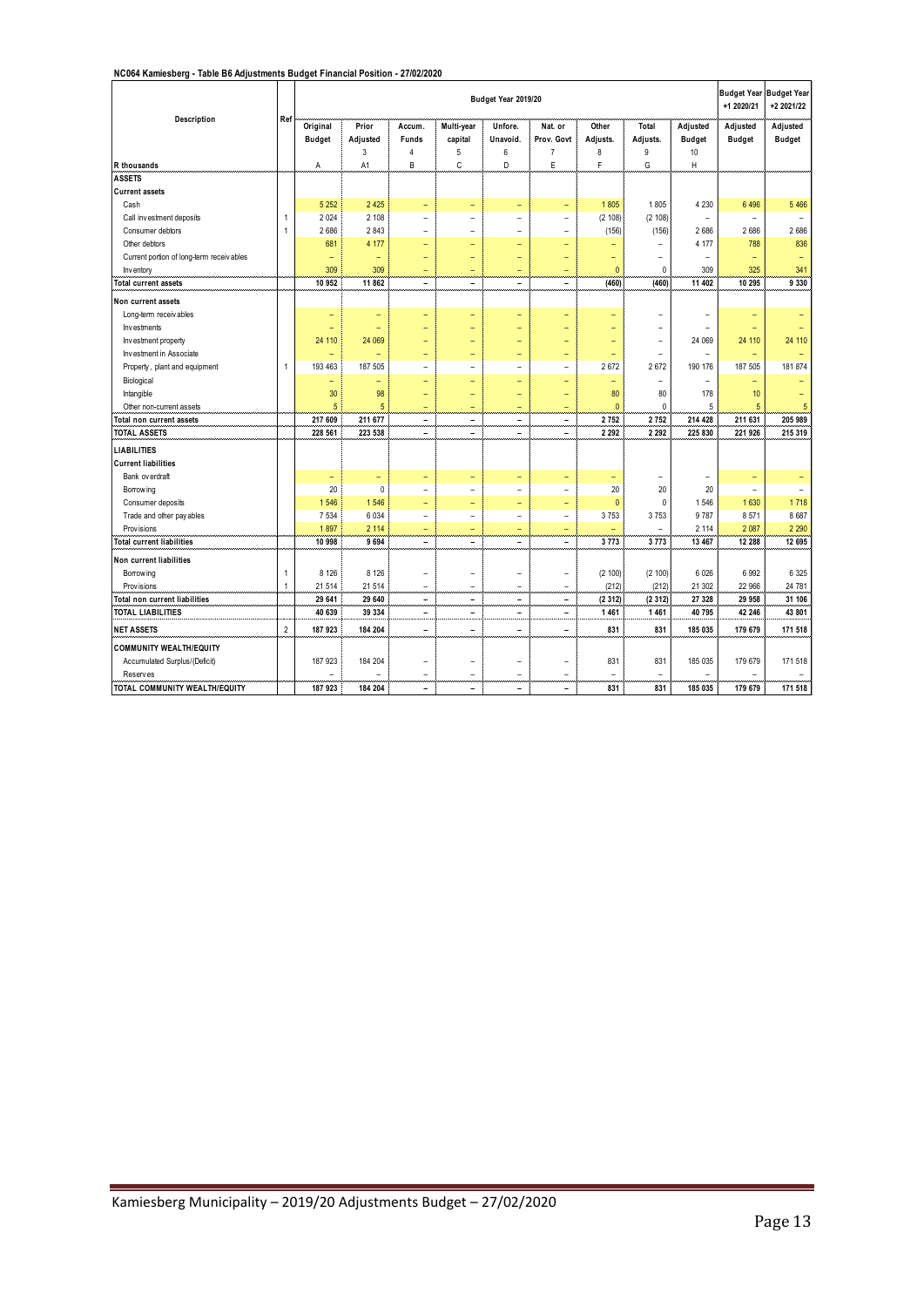#### **NC064 Kamiesberg - Table B7 Adjustments Budget Cash Flows - 27/02/2020**

| Description                                       | Ref            |                   |          |                               | +1 2020/21               | Budget Year Budget Year<br>+2 2021/22 |                               |                          |                          |                          |               |                          |
|---------------------------------------------------|----------------|-------------------|----------|-------------------------------|--------------------------|---------------------------------------|-------------------------------|--------------------------|--------------------------|--------------------------|---------------|--------------------------|
|                                                   |                | Original          | Prior    | Accum.                        | Multi-year               | Unfore.                               | Nat. or                       | Other                    | Total                    | Adjusted                 | Adjusted      | Adjusted                 |
|                                                   |                | <b>Budget</b>     | Adjusted | Funds                         | capital                  | Unavoid.                              | Prov. Govt                    | Adjusts.                 | Adjusts.                 | <b>Budget</b>            | <b>Budget</b> | <b>Budget</b>            |
|                                                   |                |                   | 3        | $\overline{4}$                | 5                        | 6                                     | $\overline{7}$                | 8                        | 9                        | 10                       |               |                          |
| <b>R</b> thousands                                |                | Α                 | A1       | B                             | C                        | D                                     | E                             | F                        | G                        | Η                        |               |                          |
| <b>CASH FLOW FROM OPERATING ACTIVITIES</b>        |                |                   |          |                               |                          |                                       |                               |                          |                          |                          |               |                          |
| <b>Receipts</b>                                   |                |                   |          |                               |                          |                                       |                               |                          |                          |                          |               |                          |
| Property rates                                    |                | 7792              | 7 3 7 6  | $\overline{\phantom{0}}$      | $\overline{\phantom{0}}$ | $\overline{\phantom{a}}$              | ٠                             | 697                      | 697                      | 8 0 7 3                  | 8 2 1 3       | 8 6 5 6                  |
| Service charges                                   |                | 16 4 26           | 16 061   | ÷                             | $\overline{\phantom{a}}$ | ۰                                     | ÷                             | (518)                    | (518)                    | 15 543                   | 20 334        | 21 432                   |
| Other revenue                                     |                | 2 5 3 2           | 2 2 7 1  | ÷                             |                          | ۰                                     | L,                            | ۳                        | ÷                        | 2 2 7 1                  | 2 137         | 2 1 9 5                  |
| Government - operating                            | 1              | 27 283            | 27 283   | $\overline{\phantom{0}}$      | $\overline{\phantom{0}}$ | ٠                                     | $\overline{\phantom{0}}$      | $\overline{\phantom{0}}$ | $\qquad \qquad -$        | 27 283                   | 28 278        | 30 120                   |
| Government - capital                              | $\mathbf{1}$   | 7 5 5 3           | 7 5 5 3  |                               | ۳                        | ۳                                     | ۳                             | $\overline{\phantom{0}}$ | ÷                        | 7 5 5 3                  | 9 6 27        | 9 9 5 4                  |
| Interest                                          |                | 12                | 12       |                               | L.                       |                                       | ÷                             | 142                      | 142                      | 154                      | 4 5 5 1       | 4 7 9 7                  |
| Div idends                                        |                |                   | ۳        |                               |                          |                                       |                               | ۳                        |                          |                          |               | $\overline{\phantom{0}}$ |
| <b>Payments</b>                                   |                |                   |          |                               |                          |                                       |                               |                          |                          |                          |               |                          |
| Suppliers and employees                           |                | (53775)           | (49367)  | ٠                             | ٢                        | ۳                                     | ÷,                            | 2 1 2 6                  | 2 1 2 6                  | (47241)                  | (59 778)      | (66662)                  |
| Finance charges                                   |                | (1468)            | (1455)   | ÷,                            | ÷,                       | ٠                                     | Ξ                             | ÷,                       | $\qquad \qquad -$        | (1455)                   | (1551)        | (1656)                   |
| <b>Transfers and Grants</b>                       | 1              | ÷                 |          | ÷                             | $\overline{\phantom{a}}$ | ÷                                     | ۳                             | $\overline{\phantom{a}}$ | $\overline{\phantom{a}}$ | $\overline{\phantom{a}}$ |               |                          |
| NET CASH FROM/(USED) OPERATING ACTIVITIES         |                | 6 3 5 3           | 9 7 3 4  | $\overline{\phantom{0}}$      | $\overline{\phantom{a}}$ | $\overline{\phantom{0}}$              | $\overline{\phantom{a}}$      | 2 4 4 7                  | 2 4 4 7                  | 12 181                   | 11 810        | 8 8 3 7                  |
| <b>CASH FLOWS FROM INVESTING ACTIVITIES</b>       |                |                   |          |                               |                          |                                       |                               |                          |                          |                          |               |                          |
| <b>Receipts</b>                                   |                |                   |          |                               |                          |                                       |                               |                          |                          |                          |               |                          |
| Proceeds on disposal of PPE                       |                | ۳                 | ۳        | -                             | -                        | ۰                                     | ۳                             | ۳                        |                          | ۰                        | ۳             |                          |
| Decrease (Increase) in non-current debtors        |                |                   | ۰        | ٠                             | $\overline{\phantom{0}}$ | $\overline{\phantom{a}}$              | -                             | ۳                        | ۰                        | $\overline{\phantom{a}}$ | -             |                          |
| Decrease (increase) other non-current receivables |                |                   | ۳        | ۳                             | ۳                        | ۳                                     | -                             |                          |                          |                          |               |                          |
| Decrease (increase) in non-current investments    |                |                   | -        | $\overline{\phantom{0}}$      | $\overline{\phantom{0}}$ | $\overline{\phantom{a}}$              | -                             |                          | ۰                        |                          |               |                          |
| <b>Payments</b>                                   |                |                   |          |                               |                          |                                       |                               |                          |                          |                          |               |                          |
| Capital assets                                    |                | (7553)            | (7553)   | $\qquad \qquad -$             | ÷,                       | $\overline{\phantom{a}}$              | $\qquad \qquad -$             | (2750)                   | (2750)                   | (10303)                  | (9627)        | (9954)                   |
| <b>NET CASH FROM/(USED) INVESTING ACTIVITIES</b>  |                | (7553)            | (7553)   | $\overline{\phantom{0}}$      | $\overline{\phantom{a}}$ | $\overline{\phantom{a}}$              | $\overline{\phantom{0}}$      | (2750)                   | (2750)                   | (10303)                  | (9627)        | (9954)                   |
| <b>CASH FLOWS FROM FINANCING ACTIVITIES</b>       |                |                   |          |                               |                          |                                       |                               |                          |                          |                          |               |                          |
| <b>Receipts</b>                                   |                |                   |          |                               |                          |                                       |                               |                          |                          |                          |               |                          |
| Short term loans                                  |                | ۰                 | ۰        | -                             | ۰                        | $\overline{\phantom{0}}$              | -                             | -                        |                          | ۰                        | ۰             | -                        |
| Borrowing long term/refinancing                   |                | ۳                 | ۰        | ۳                             | ۳                        | ۰                                     | ۳                             | $\overline{\phantom{a}}$ | ۰                        | $\overline{\phantom{0}}$ |               |                          |
| Increase (decrease) in consumer deposits          |                | 76                | 76       | ٠                             | $\qquad \qquad -$        | $\overline{\phantom{a}}$              | ۰                             | ۰                        | $\overline{\phantom{0}}$ | 76                       | 84            | 88                       |
| <b>Payments</b>                                   |                |                   |          |                               |                          |                                       |                               |                          |                          |                          |               |                          |
| Repay ment of borrow ing                          |                | (177)             | (177)    | $\qquad \qquad -$             | $\overline{\phantom{a}}$ | ٠                                     | ÷,                            | $\qquad \qquad -$        |                          | (177)                    | $\mathbf{0}$  | $\mathbf{0}$             |
| <b>NET CASH FROM/(USED) FINANCING ACTIVITIES</b>  |                | (100)             | (101)    | $\overline{\phantom{0}}$      | $\overline{\phantom{a}}$ | $\overline{\phantom{0}}$              | $\overline{\phantom{0}}$      | $\overline{\phantom{0}}$ | $\overline{\phantom{a}}$ | (101)                    | 84            | 88                       |
|                                                   |                |                   | 2 0 8 0  | $\overline{\phantom{0}}$      | $\overline{\phantom{a}}$ | $\overline{\phantom{a}}$              | $\qquad \qquad -$             |                          |                          | 1777                     | 2 2 6 6       | (1029)                   |
| NET INCREASE/ (DECREASE) IN CASH HELD             | $\overline{2}$ | (1300)<br>8 5 7 6 | 2 4 5 3  |                               |                          |                                       |                               | (303)                    | (303)<br>÷               | 2 4 5 3                  | 4 2 3 0       | 6 4 9 6                  |
| Cash/cash equivalents at the year begin:          | $\overline{2}$ | 7 2 7 6           | 4 5 3 3  | -<br>$\overline{\phantom{0}}$ | -<br>$\equiv$            | $\overline{\phantom{0}}$<br>$\sim$    | ٠<br>$\overline{\phantom{a}}$ | (303)                    | (303)                    | 4 2 3 0                  | 6496          | 5 4 6 6                  |
| Cash/cash equivalents at the year end:            |                |                   |          |                               |                          |                                       |                               |                          |                          |                          |               |                          |

#### **NC064 Kamiesberg - Table B8 Cash backed reserves/accumulated surplus reconciliation - 27/02/2020**

| Description                                | Ref            |                          | Budget Year 2019/20      |                          |            |                          |                          |                          |                          |                          |               | Budget Year Budget Year<br>+2 2021/22 |
|--------------------------------------------|----------------|--------------------------|--------------------------|--------------------------|------------|--------------------------|--------------------------|--------------------------|--------------------------|--------------------------|---------------|---------------------------------------|
|                                            |                | Original                 | Prior                    | Accum.                   | Multi-year | Unfore.                  | Nat. or                  | Other                    | Total                    | Adjusted                 | Adjusted      | Adjusted                              |
|                                            |                | <b>Budget</b>            | Adjusted                 | <b>Funds</b>             | capital    | Unavoid.                 | Prov. Govt               | Adjusts.                 | Adjusts.                 | <b>Budget</b>            | <b>Budget</b> | <b>Budget</b>                         |
|                                            |                |                          |                          |                          | 5          | 6                        |                          |                          |                          | 10                       |               |                                       |
| R thousands                                |                | Α                        | A1                       | B                        | C          | D                        | E                        |                          | G                        | H                        |               |                                       |
| Cash and investments available             |                |                          |                          |                          |            |                          |                          |                          |                          |                          |               |                                       |
| Cash/cash equivalents at the year end      |                | 7 2 7 6                  | 4 5 3 3                  | ۰                        | -          | -                        |                          | (303)                    | (303)                    | 4 2 3 0                  | 6 4 9 6       | 5466                                  |
| Other current investments > 90 days        |                | (0)                      | -                        | ۰                        | -          | $\qquad \qquad$          |                          | (0)                      | (0)                      | (0)                      |               | 0                                     |
| Non current assets - Investments           |                | -                        | -                        | $\overline{\phantom{0}}$ | -          | $\overline{\phantom{0}}$ |                          |                          | $\overline{\phantom{0}}$ |                          |               |                                       |
| Cash and investments available:            |                | 7 276                    | 4 5 3 3                  | $\overline{\phantom{a}}$ | -          | -                        | $\overline{\phantom{0}}$ | (303)                    | (303)                    | 4 2 3 0                  | 6 4 9 6       | 5 4 6 6                               |
| Applications of cash and investments       |                |                          |                          |                          |            |                          |                          |                          |                          |                          |               |                                       |
| Unspent conditional transfers              |                | -                        | -                        | ۰                        | -          | $\overline{\phantom{0}}$ |                          | 2 2 4 0                  | 2 2 4 0                  | 2 2 4 0                  |               |                                       |
| Unspent borrowing                          |                | $\overline{\phantom{0}}$ | (195)                    | $\overline{\phantom{0}}$ | -          | $\overline{\phantom{0}}$ | -                        | 195                      | 195                      | -                        |               |                                       |
| Statutory requirements                     |                | (681)                    | $\overline{\phantom{0}}$ | -                        | -          | $\overline{\phantom{0}}$ |                          | $\overline{\phantom{0}}$ | -                        | (681)                    |               |                                       |
| Other working capital requirements         | $\overline{c}$ | 4 9 3 2                  | 919                      |                          |            |                          |                          | 1625                     | 625                      | 2 5 4 4                  | 5 2 6 6       | 5 3 3 7                               |
| Other provisions                           |                | $\overline{\phantom{0}}$ | ۰                        | -                        | -          | $\overline{\phantom{0}}$ | $\overline{\phantom{0}}$ | $\overline{\phantom{0}}$ | -                        | -                        |               |                                       |
| Long term investments committed            |                | -                        | -                        |                          |            |                          |                          | $\qquad \qquad -$        | -                        | -                        |               |                                       |
| Reserves to be backed by cash/investments  |                | $\overline{\phantom{0}}$ | -                        |                          |            |                          |                          | $\overline{\phantom{0}}$ | -                        | $\overline{\phantom{0}}$ |               |                                       |
| Total Application of cash and investments: |                | 4 2 5 1                  | 724                      | $\overline{\phantom{a}}$ | -          | $\overline{\phantom{a}}$ | $\overline{\phantom{0}}$ | 4 0 6 0                  | 4 0 6 0                  | 4 1 0 3                  | 5 2 6 6       | 5 3 3 7                               |
| Surplus(shortfall)                         |                | 3 0 2 5                  | 3809                     | $\overline{\phantom{0}}$ | -          | $\overline{\phantom{0}}$ | -                        | (4363)                   | (4363)                   | 126                      | 1 2 3 0       | 129                                   |

Changes due to various amendments explained under segments above.